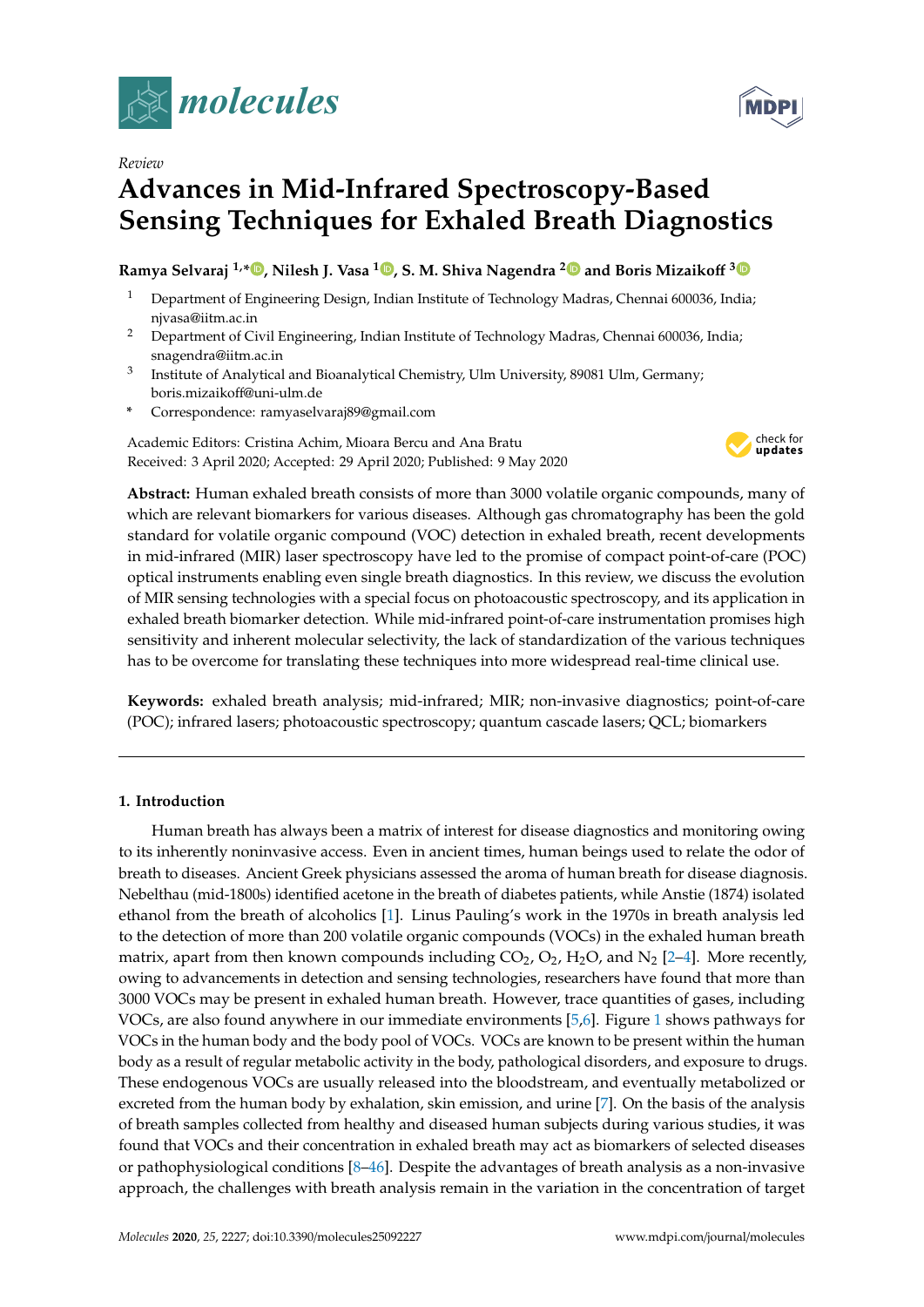compounds from the subject. The variation or accurate quantification of the metabolic markers is influenced by gender, socio-economic and human demographic factors, use of medications, and dietary intake. Saturated hydrocarbons such as ethane, pentane, acetone, and aldehydes present in human exhale are an indication of lipid peroxidation of fatty acids [12,13]. For patients with diabetes, the body cannot synthesize insulin to break down glucose in the blood to provide energy. Therefore, the body undergoes lipolysis causing decarboxylation of acetoacetate, leading to the production of significantly increased concentrations of acetone in the breath, as shown in Figure 1b. Isoprene is formed along the mevalonic pathway in cholesterol synthesis [14]. Higher levels of breath pentane were also detected for cases of breast cancer, heart transplant rejection, myocardial infarction, schizophrenia, and rheumatoid arthritis [15–20].



**(b)** 

**Figure 1.** (**a**) Pathways for volatile organic compounds (VOCs) in the human body; (**b**) Schematic diagram of the formation of acetoacetate, beta-hydroxybutyrate, and acetone, which takes place in the mitochondrial matrix of the liver.

Similarly, sulfur-containing compounds in breath are the result of incomplete metabolism of methionine in the transamination pathway. Moreover, nitrogen-containing compounds are at elevated levels in human breath for liver impairment or uremia. Nitric oxide has been identified as a biomarker of airway inflammation such as in asthma, allergic rhinitis, eosinophilic bronchitis, and chronic obstructive pulmonary disease (COPD) [21–24]. Carbon monoxide is indicative of an increase in oxidative stress or stimulation by pro-inflammatory cytokines, such as during smoking cessation [25,26].

The list of VOCs and inorganic compounds and their relation to potential disease states, as reported in various studies, is shown in Table 1. Breath analysis can reduce dependence on invasive diagnostics, such as bronchial biopsies and bronchoalveolar lavage for preliminary assessments. It can allow online examination with a shorter time for diagnosis compared with conventional analytical techniques,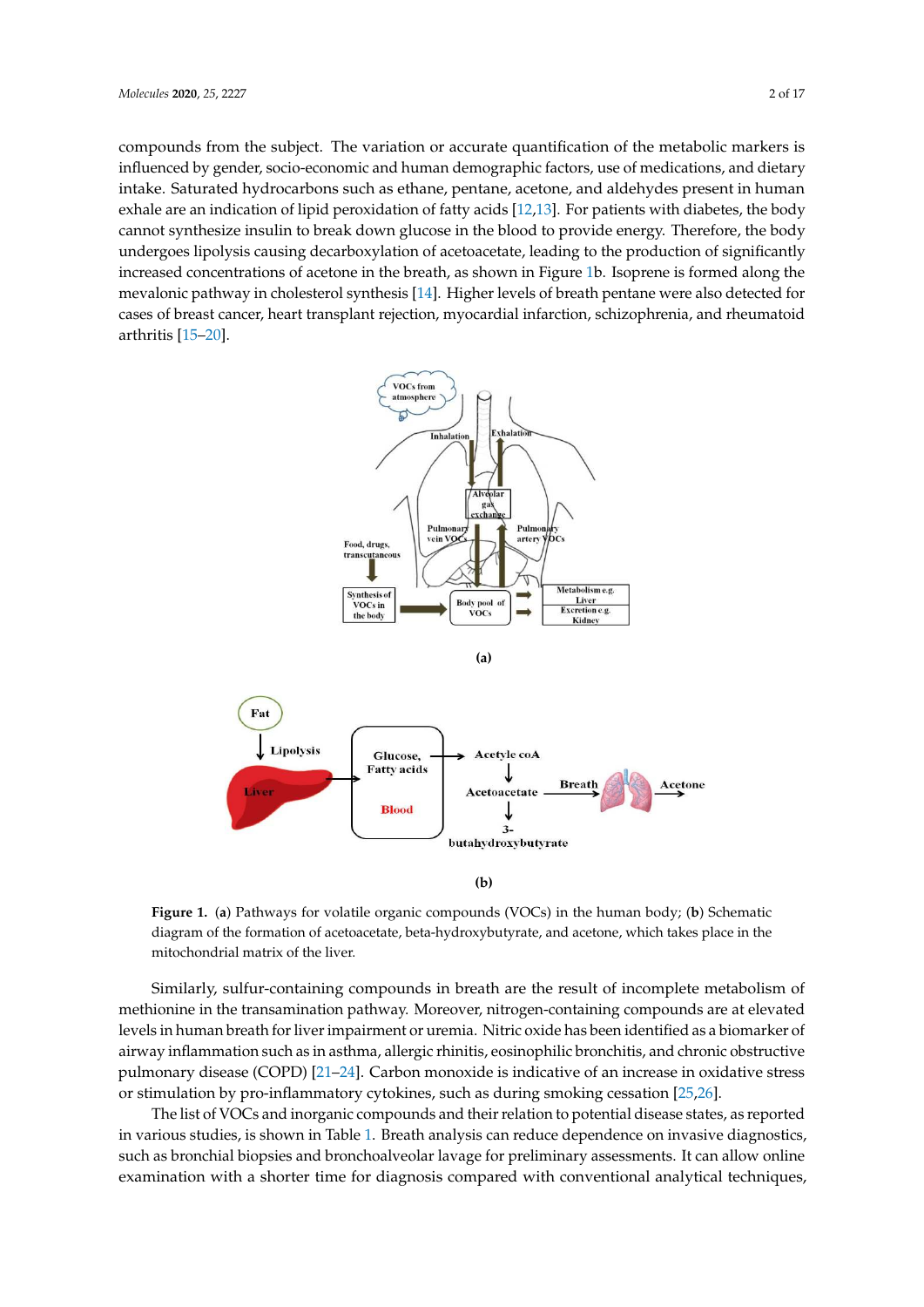such as blood sample analysis. The research and analysis of VOCs in human breath gas considering the potential in assessment of environmental exposure to VOCs, as well as clinical diagnosis and disease state monitoring through evaluation of endogenous VOCs, have seen much interest in the past few decades. Numerous approaches have been reported for the assessment of VOCs in human breath. The exhaled breath (EB) matrix predominantly comprises  $CO<sub>2</sub>$ , H<sub>2</sub>O,  $O<sub>2</sub>$ , and N<sub>2</sub> (% levels) next to much lower concentrated VOCs (ppm–ppt levels), which may mask the presence of other biomarkers for certain detection techniques. Hence, analysis techniques with pronounced sensitivity and selectivity are required for identifying and quantifying disease-related biomarkers against the highly variable breath matrix background.

| S. No | <b>Disease</b>                                                                                           | <b>Potential Source of</b><br><b>Biomarker</b>                                                                             | <b>Biomarker</b>                              | Concentration<br>(diseased)           | Concentration<br>(healthy)             | Reference         |
|-------|----------------------------------------------------------------------------------------------------------|----------------------------------------------------------------------------------------------------------------------------|-----------------------------------------------|---------------------------------------|----------------------------------------|-------------------|
| 1     | <b>Diabetes</b>                                                                                          | Oxidation of<br>non-osterified fatty acids                                                                                 | Acetone<br>(CH <sub>3</sub> ) <sub>2</sub> CO | $T1D: >2.2$ ppm,<br>typically >10 ppm | 0.39 to 0.85 ppm                       | [1,31]            |
| 2     | Colorectal cancer                                                                                        | (1) High lipid, low-fat<br>diet; (2) increased<br>presence of bile salts;<br>(3) presence of colonic<br>anaerobic bacteria | Methane $(CH_4)$                              | 8 to 50 ppm                           | $3$ to $8$ ppm                         | $\lceil 8 \rceil$ |
| 3     | Non-small cell lung<br>cancer (NSCLC)                                                                    | Oxidative stress                                                                                                           | Interleukin-6                                 | 9.3 to 9.9 pg/mL                      | 3.3 to 3.7 pg/mL                       | $[11]$            |
| 4     | Blood cholesterol                                                                                        | Mevalonate pathway of<br>lipid (cholesterol)<br>metabolism                                                                 | Isoprene                                      |                                       | 3.5 <sub>to</sub><br>10.5 nmol/L.      | $\sqrt{14}$       |
| 5     | Myocardial<br>infarction                                                                                 | Lipid peroxidation,<br>leading to the<br>pathogenesis of tissue<br>damage                                                  | Pentane $(C_5H_{12})$                         |                                       | $0.3$ to $0.8$ nmol/L                  | $[18 - 20, 32]$   |
| 6     | Obstructive sleep<br>apnea                                                                               | Oxidative stress                                                                                                           | Interleukin-6<br>$(IL-6)$ ,<br>8-isoprostane  | 8.4 to 9.0 pg/mL<br>6.7 to 7.1 pg/mL  | 1.5 to 1.7 $pg/mL$<br>$4$ to $5$ pg/mL | $[10]$            |
| 7     | Smoking                                                                                                  |                                                                                                                            | Carbon<br>Monoxide (CO)                       | 2 to 20 ppm<br>(smokers)              | $0.4$ to $0.8$ ppm<br>(non-smokers)    | [25, 26]          |
| 8     | Renal failure, oral<br>cavity disease                                                                    | Lipid peroxidation                                                                                                         | Ammonia (NH <sub>3</sub> )                    |                                       | 0.25 to 2.9 ppm                        | [9,37]            |
| 9     | Scleroderma, cystic<br>fibrosis                                                                          |                                                                                                                            | Ethane $(C_2H_6)$                             |                                       | $0$ to 12 ppb                          | [8, 13]           |
| 10    | Asthma, acute lung<br>injury, inflammatory<br>lung diseases, lung<br>infection, lung<br>cancer, rhinitis | Nitric oxide synthase                                                                                                      | Nitric Oxide<br>(NO)                          |                                       | $<$ 35 ppb                             | $[21 - 23]$       |

**Table 1.** List of biomarkers and their relation to potential disease states.

Conventional breath analysis methods are usually based on offline sampling. Gas chromatography (GC) based separation coupled with mass spectrometry (MS) remains the 'gold standard technique' for trace gas analysis. Owing to its historical presence and analytical capabilities, GC–MS capitalizes on extensively developed libraries, which facilitate rapid compound identification at sensitivities down to ppt levels. However, these techniques involve manual sampling procedures and sample preparation [27–31]. Alternative technologies such as selected ion flow tube mass spectrometry (SIFT–MS), resonance enhanced multiphoton ionization mass spectrometry (REMPI–MS), and proton transfer reaction mass spectrometry (PTR–MS) provide rapid response times [32–37]. However, all these techniques involve very high instrumental costs, require highly trained personnel, and are laboratory-based tools. GC techniques coupled with the mass spectrometry are selective and sensitive, but cannot perform rapid trace-gas measurements, and precise calibration of the chromatographic column is required, which are not desirable for single-breath resolved breath analysis.

Alternative techniques like electronic nose sensors have found rapid developmental interest for their applications in small, affordable, point-of-care systems in breath analysis. Predominately,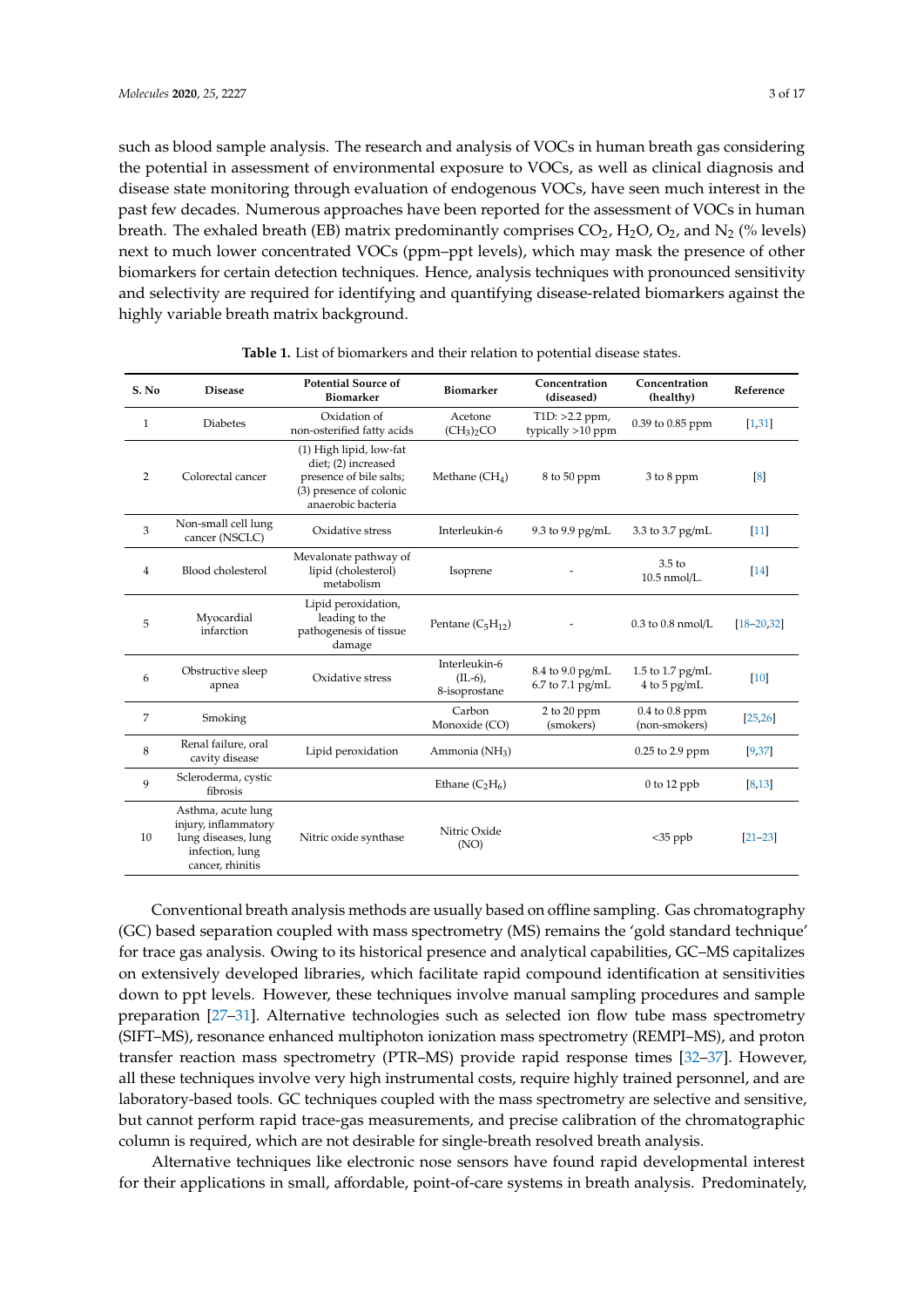conducting polymer-based and metal–oxide semiconductor (MOS)-based arrays of sensors are used for determining multiple analytes. However, they are limited in molecular selectivity, high moisture sensitivity, and power demand [38].

Alternatively, ion mobility spectrometry (IMS) techniques such as those based on time-of-flight (TOFIMS) and differential ion mobility (DMS) have been reported for the detection of VOCs. DMS involves the separation of different ion species owing to differences in their ion mobilities in low and high electric fields. High-frequency asymmetric waveform field is used for the filtering of other species while selectively allowing ions of a particular species through the filter by tuning a low amplitude compensation field. DMS has resulted in a cost-effective, compact sensor without moving parts that allows real-time gas analysis [39–41]. However, owing to the low output current signal, the signal-to-noise ratio is low. Further, the sensitivity in measurements is also small and varies with the measurement species. For example, in the case of acetone and hexane, the sensitivity was estimated to be ≈120 pA per ppm (parts per million) and ≈700 pA/ppm, respectively [42].

Driven by the need for point-of-care (POC) medical instrumentation, laser spectroscopic-based noninvasive human exhale analysis has drawn increasing attention during the last decades since the development of new mid-infrared (MIR) laser sources [43–45]. POC instruments can be developed for monitoring of exhaled breath with high accuracy, sensitivity, detection limits, and reasonable prices. The major laser spectroscopic techniques under development for breath analysis include tunable diode laser absorption spectroscopy (TDLAS), cavity ring-down spectroscopy (CRDS), photoacoustic spectroscopy (PAS), cavity leak-out absorption spectroscopy (CALOS), hollow waveguide (HWG) absorption spectroscopy, and quartz-enhanced photoacoustic spectroscopy (QEPAS) [46–70].

A basic schematic of the setup for MIR laser absorption spectroscopy is given in Figure 2a. The VOCs to be measured are usually in the ppm to ppb range, and hence the most sensitive techniques of absorption measurement have to be adopted for detection. Variations to the conventional laser spectroscopic method to improve the sensitivity of the sensor system include multi-pass spectroscopy (MUPASS) and CRDS, which are most widely used for such applications. Simplified schematics of such experimental systems are presented in Figure 2b,c. Their experimental setup and operation are detailed in [47–51].

Quantum cascade lasers and interband cascade lasers (QCLs, ICLs) in the MIR range have potential application, where many molecules relevant in exhaled breath diagnostics exhibit strong rovibrational absorptions are present. QCLs offer wide tunability and pronounced output power, leading to molecular selectivity, sensitivity, and improved signal-to-noise ratio for the detection of trace biomarkers in the exhaled breath matrix. Li et al. have used the ICL-based TDLAS approach for ethane detection in an exhaled breath at  $3.34 \mu m$ , which is indicative of lung cancer and asthma. A detection limit of 1.2 ppbv was achieved at 4 s data acquisition time [52]. Ghorbani et al. have used an ICL-based TDLAS system for the identification of carbon monoxide (CO) in an exhaled breath at 4.69  $\mu$ m using a multi-pass gas cell with a detection limit of 9  $\pm$  5 ppbv at 0.07 s acquisition time, thereby resolving individual breath cycles (i.e., exhalation and inhalation profiles) [53]. Conventional spectroscopic methods like direct absorption spectroscopy are limited in sensitivity by the path length, as longer path length improves the sensitivity of the measurement. In such cases, integrated cavity output spectroscopy (ICOS), cavity-enhanced absorption spectroscopy (CEAS), and CRDS, allowing a sufficient path length of many kilometers with sensitivity as small as parts per billion or even parts per trillion, are used to improve the sensor system [54–56].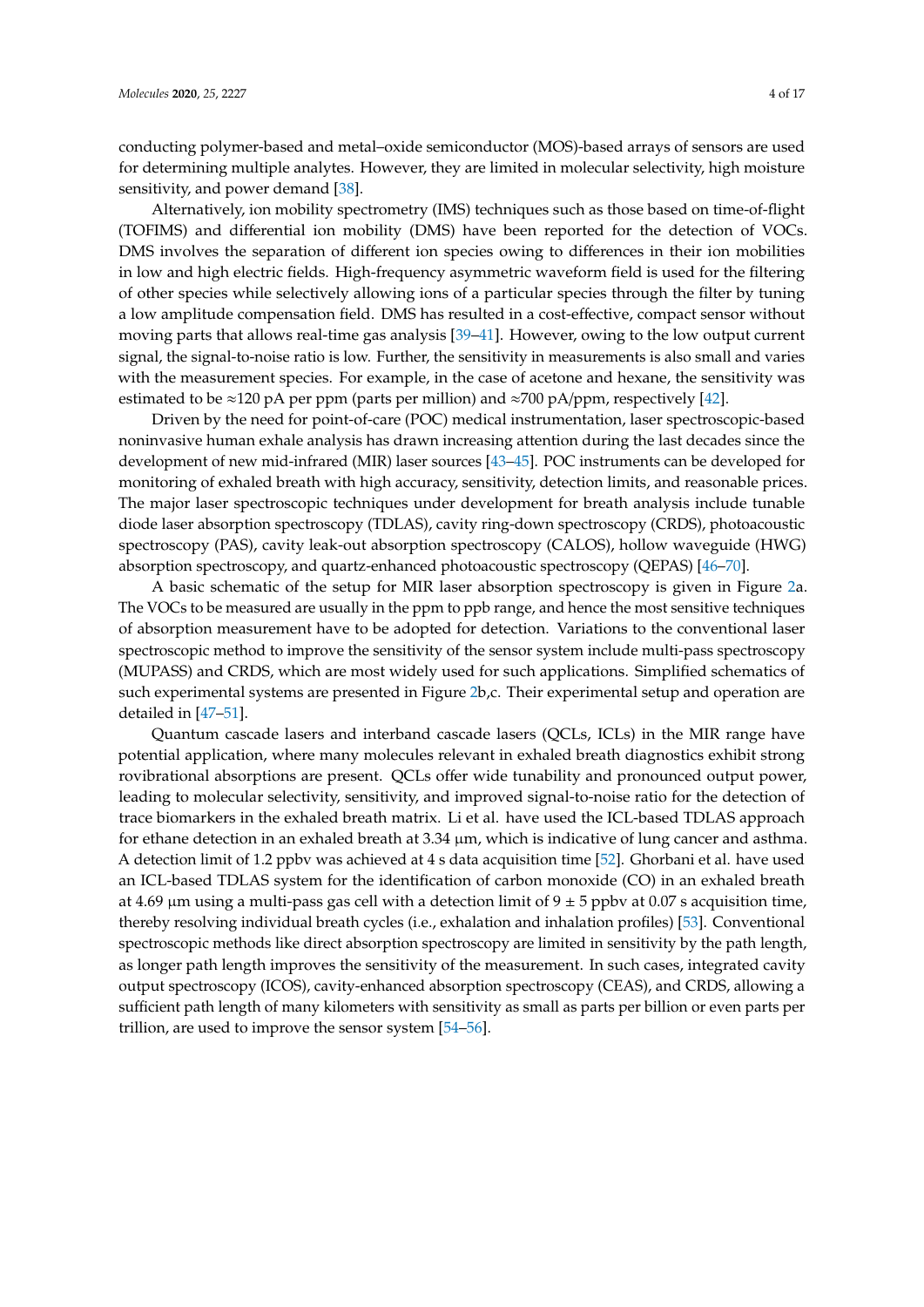

**(a)** 



**(b)** 



**(c)** 

**Figure 2.** Simplified schematic of (**a**) mid-infrared (MIR) absorption spectroscopy, (**b**) cavity ring-down spectroscopy (CRDS), and (**c**) multi-pass spectroscopy (MUPASS). (DAQ: Data Acquisition system).

A variation of the CRDS technique is the CALOS, where, in contrast to the CRDS technique, a continuous wavelength (CW) source is used to tune one of the resonance modes of the cavity, allowing energy to build up inside the cavity [57–60]. At the time when the laser is turned off, the energy builds up, leaks out, and is detected by the photodetector. Murtz et al. developed this technique for the detection of ethylene  $(C_2H_4)$  using the spectral signature in the 10  $\mu$ m band of the CO<sub>2</sub> laser [57]. Later, Halmer et al. from the same group have demonstrated this technique for carbonyl sulfide (OCS) detection in breath samples with a detection limit of  $438 \pm 4.4$  ppt. This group has also worked on ethane  $(C_2H_6)$  detection in breath samples in the 3.34 µm region. They compared the performance of CALOS with gas chromatography with flame ionization detection (GC–FID). Repeated tests concluded that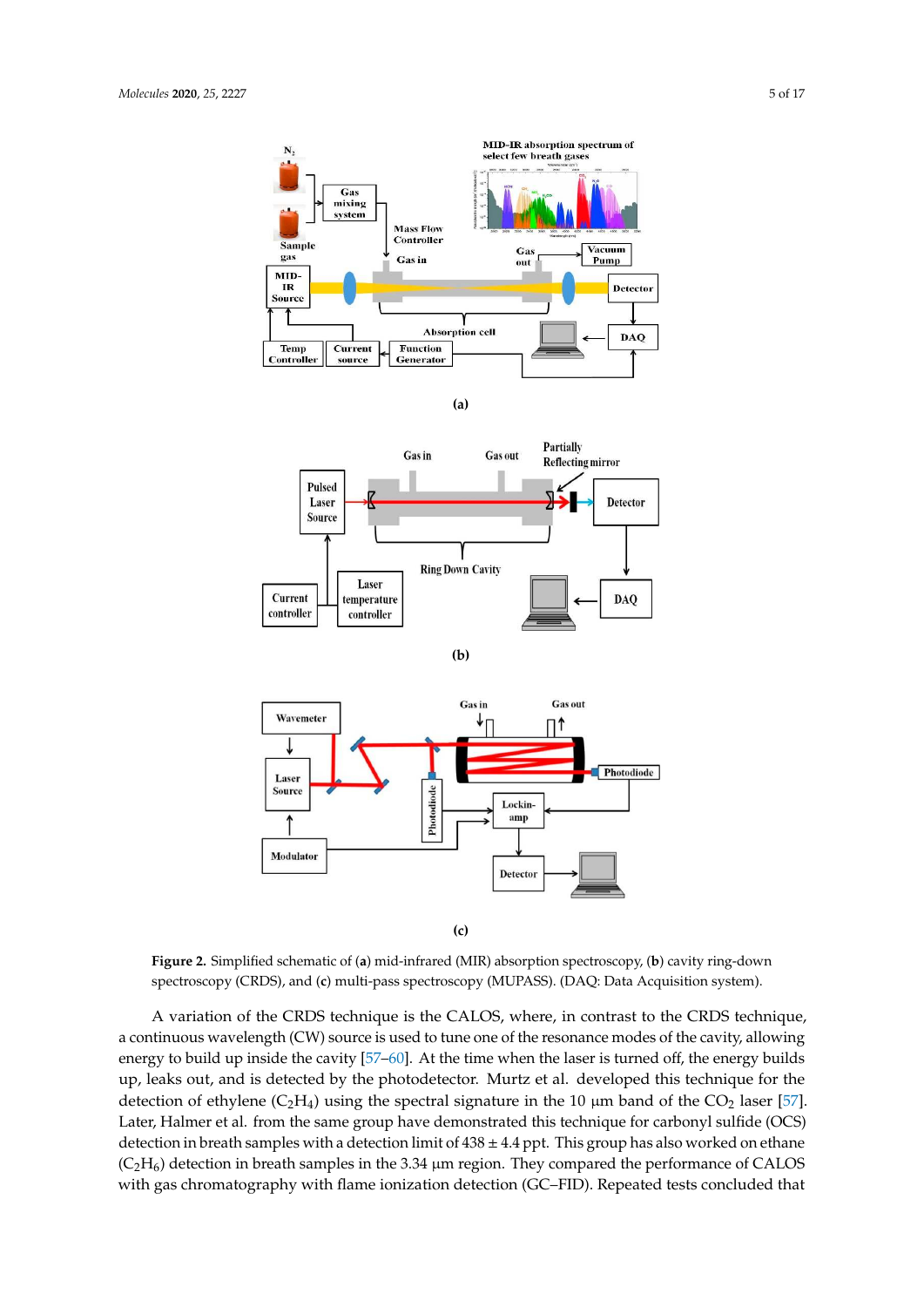the spectroscopy setup could detect ethane in less than 1 min, making it more suitable for continuous monitoring of patients, whereas chromatography required 30 to 60 min [58].

Though such techniques offer high sensitivity and can be adopted for continuous real-time monitoring of patients, such methods need excellent tuning of the cavity length. The optical cavity or multi-pass cell is also sensitive to mechanical vibration. Even the availability of either tunable light sources or high reflectance mirrors precisely for a particular wavelength of the target gas sample limits this technique from being widely used. Moreover, the need for high reflectance mirrors makes it relatively more expensive when compared with the other optical methods.

Recent advances in MIR waveguide technology have the potential to design advanced and compact instrumentation for trace gas analysis in this spectral regime. Hollow-core waveguides (HCW) in this region  $(3-20 \mu m)$  can facilitate the development of highly compact and sensitive trace gas sensing devices with potential usage in POC scenarios. Hollow-core photonic bandgap waveguides (HC-PBW) absorption spectroscopy for methane detection in the 3.4 µm region has been demonstrated by Nikodem et al. with sensitivities at the ppm-level [61]. For higher sensitivities, the length of the HC waveguide may be increased. However, bending the fiber for maintaining a compact footprint will cause optical losses.

Recently, a novel concept of substrate-integrated hollow waveguides has been introduced [62–70]. The substrate-integrated hollow waveguide (iHWG) is based on a layered structure with the light-guiding channels integrated into a rigid solid-state substrate material. The geometry of the iHWGs studied with a 2.0 mm hollow core edge length and a yin-yang structure is shown in Figure 3a. The experimental setup and the integration of the iHWG with the detector are shown in Figure 3b and explained in [62]. The significant advantage of the iHWG is that any low-cost substrate material combined with a cost-effective fabrication or replication technique, including hot embossing or even 3D printing of iHWGs [68], may enable a device fabrication strategy that is fundamentally different from conventional fiber optic HWG fabrication technology at a fraction of the cost. The analytical performance, that is, the energy throughput of iHWG, depends on the channel geometry and the surface roughness. Superior surface coatings are essential to reduce the reflection losses, and the iHWG channel length has to be specifically tailored for individual breath gases under study. However, the detection limits of this technique for breath gas analysis can be further improved when combined with other analytical methods.



**Figure 3.** (**a**) Substrate-integrated hollow waveguide (iHWG) assembly with a yin-yang structure; (**b**) Schematic of the iHWG sensor system [62]. (FTIR: Fourier Transform Infrared Spectrometer; MCT: Mercury-Cadmium-Telluride).

Alternatively, hollow core waveguides have also been used in fibre enhanced Raman spectroscopy (FERS) [71,72]. FERS is based on spontaneous Raman scattering (SRS), which is an inelastic scattering process that can measure multiple gas species with a single laser at a fixed wavelength [73]. Hence, SRS has potential in exhaled breath analysis for its inherent ability to determine a large number of species. However, the major disadvantage of SRS in gaseous medium is the low intensity of the scattered signal, which can be overcome by signal amplification techniques like multi-pass optical cavities [74,75]. On the other hand, the application of HWGs serving as a miniaturized sample container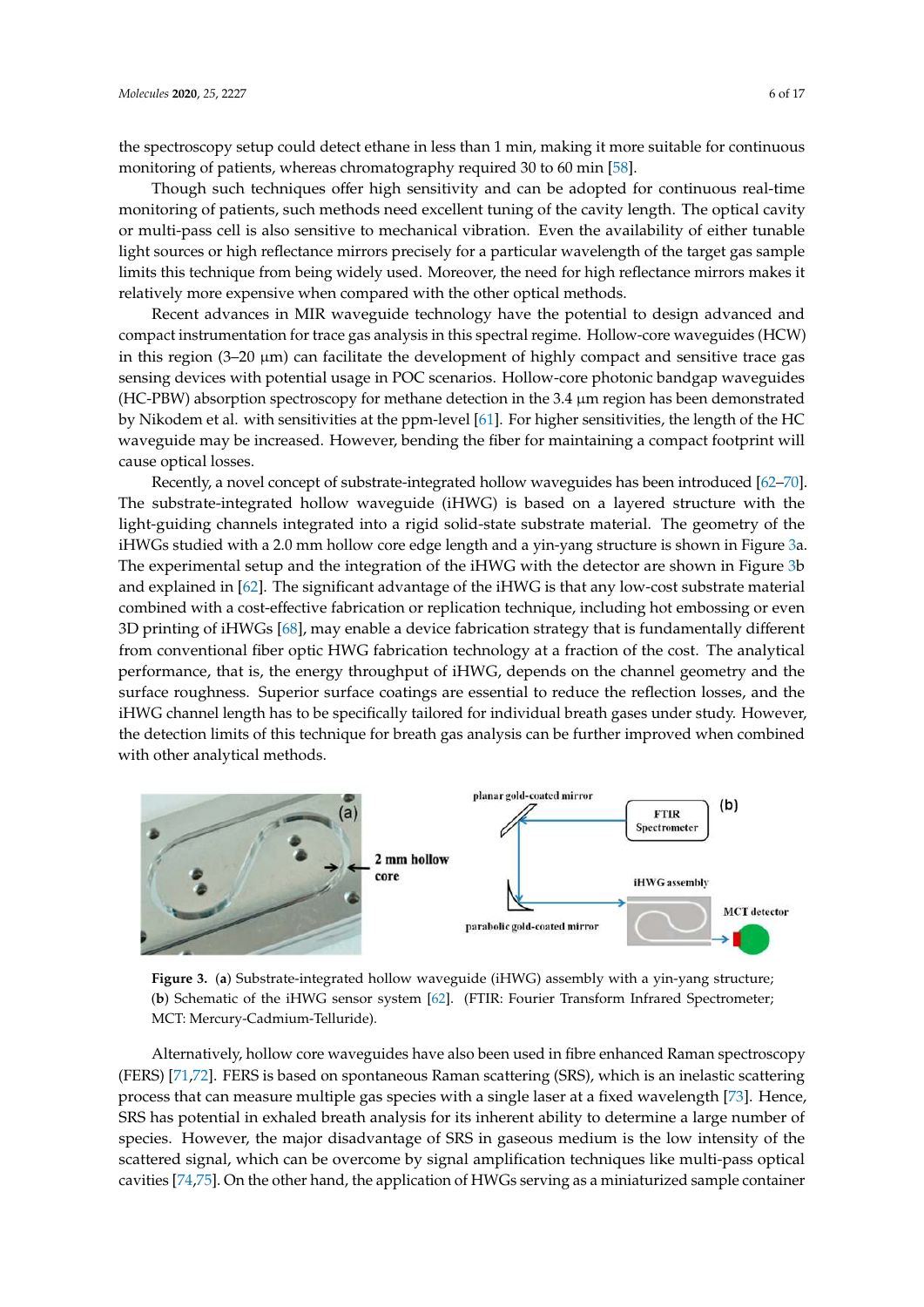can also improve the sensitivity by increasing the interaction of the propagating light with the molecules at low sample volumes. The detection limits, spectral characteristics, and laser techniques employed for significant biomarkers are shown in Table 2. PAS is another technique, where instead of a photodetector for laser absorption measurement, a microphone is used for acoustic signal measurement. This paper specifically discusses photoacoustic spectroscopy and its application to breath gas analysis. It also presents the challenges and perspectives of the suitability of PA-based spectroscopic methods for the development of point-of-care instruments for breath gas analysis.

| S. No          | Biomarker                                       | Technique                  | <b>Light Source</b>                             | Wavelength (µm) | <b>Detection Limit</b>                    | Reference |
|----------------|-------------------------------------------------|----------------------------|-------------------------------------------------|-----------------|-------------------------------------------|-----------|
| $\mathbf{1}$   | Nitric Oxide<br>(NO)                            | <b>CEAS</b>                | QCL                                             | 5.262961        | 5 ppb                                     | $[45]$    |
|                |                                                 | <b>ICOS</b>                | <b>OCL</b>                                      | 5.22            | $0.4$ ppb                                 | $[46]$    |
|                |                                                 | CALOS                      | CO laser                                        | 5               | 7 ppt                                     | [47]      |
|                |                                                 | <b>TDLAS</b>               | <b>IV-VI</b> laser                              | 5.2             | $1.5$ ppb                                 | [48]      |
|                |                                                 | MP absorption spectroscopy | QCL                                             | 5.2630          | $0.3$ ppb                                 | [49]      |
|                |                                                 | <b>CEAS</b>                | OCL                                             | 5.2630          | 30 ppb                                    | [50]      |
| $\overline{2}$ | Carbonyl<br>Sulphide (OCS)                      | CALOS                      | CO laser                                        | 5               | $438 \pm 4.4$ ppt                         | $[51]$    |
|                |                                                 | <b>CEAS</b>                | QCL                                             | 4.8716          | $0.9$ ppb                                 | [50]      |
| 3              | Ethane $(C_2H_6)$                               | CALOS                      | ECDL 800 nm an d<br>Nd-YAG 1064 nm<br>with PPLN | 3.34            | $1-100$ ppb                               | $[52]$    |
|                |                                                 | <b>CEAS</b>                | Tunable laser<br>system                         | 3.3481          | $0.3$ ppb                                 | [50]      |
|                |                                                 | <b>TDLAS</b>               | ICL                                             | 3.34            | $1.2$ ppb                                 | $[53]$    |
| 4              | Methane $(CH_4)$                                | <b>HCF</b>                 |                                                 | 3.4             | ppm                                       | [54]      |
|                |                                                 | MP absorption spectroscopy | QCL                                             | 7.874           | 1 ppb                                     | $[49]$    |
| 5              | Acetone<br>(CO(CH <sub>3</sub> ) <sub>2</sub> ) | <b>WMS</b>                 | DFB-ICL                                         | 3.367           | $0.58$ ppm $(1 s)$<br>$0.12$ ppm $(60 s)$ | $[55]$    |
|                |                                                 | WMS-MP-Broadband DAS       | EC-QCL                                          | ~27.4           | 15 ppbv $(<10 s)$                         | [56]      |
|                |                                                 | <b>CEAS</b>                | QCL                                             | 8.22            | $0.51$ ppm                                | $[57]$    |
| 6              | Ammonia (NH <sub>3</sub> )                      | MP absorption spectroscopy | QCL                                             | 10.341          | $0.2$ ppb                                 | $[49]$    |
|                |                                                 | WMS-MP                     | QCL                                             | 9.062           | 7 ppbv                                    | [58]      |
|                |                                                 | Pulsed CRDS                | QCL                                             | 10.309          | 50 ppb                                    | $[59]$    |
| $\overline{7}$ | Carbon<br>Monoxide (CO)                         | <b>TDLAS-MP</b>            | ICL                                             | 4.69            | $9 \pm 5$ ppbv                            | 60        |
| 8              | Ethylene $(C_2H_4)$                             | MP absorption spectroscopy | QCL                                             | 10.416          | $0.5$ ppb                                 | [49]      |
|                |                                                 | <b>CALOS</b>               | CO <sub>2</sub> laser                           | 10              |                                           | [61]      |
| 9              | Formaldehyde<br>(HCHO)                          | MP absorption spectroscopy | QCL                                             | 5.665           | $0.15$ ppb                                | $[49]$    |

**Table 2.** Spectral fingerprints, laser techniques employed, and detection limit of select few biomarkers.

CEAS: cavity-enhanced absorption spectroscopy, ICOS: integrated cavity output spectroscopy, CALOS: cavity leak-out absorption spectroscopy, TDLAS: tunable diode laser absorption spectroscopy, MP: multipass, WMS: wavelength modulation spectroscopy, DAS: direct absorption spectroscopy, CRDS: cavity ring-down spectroscopy, QCL: quantum cascade laser, ECDL: external cavity diode laser, DFB-ICL: distributed feedback-intracavity laser, HCF: hollow core fibre, PPLN: periodically poled lithium niobate.

## **2. Photoacoustic Spectroscopy for Breath Gas Analysis**

PAS is a zero-background technique and the PA signal is less affected by scattering. Hence, it has been widely used for trace gas detection at the part per billion or even part per trillion levels. Figure 4a shows the schematic of the PA signal generation process.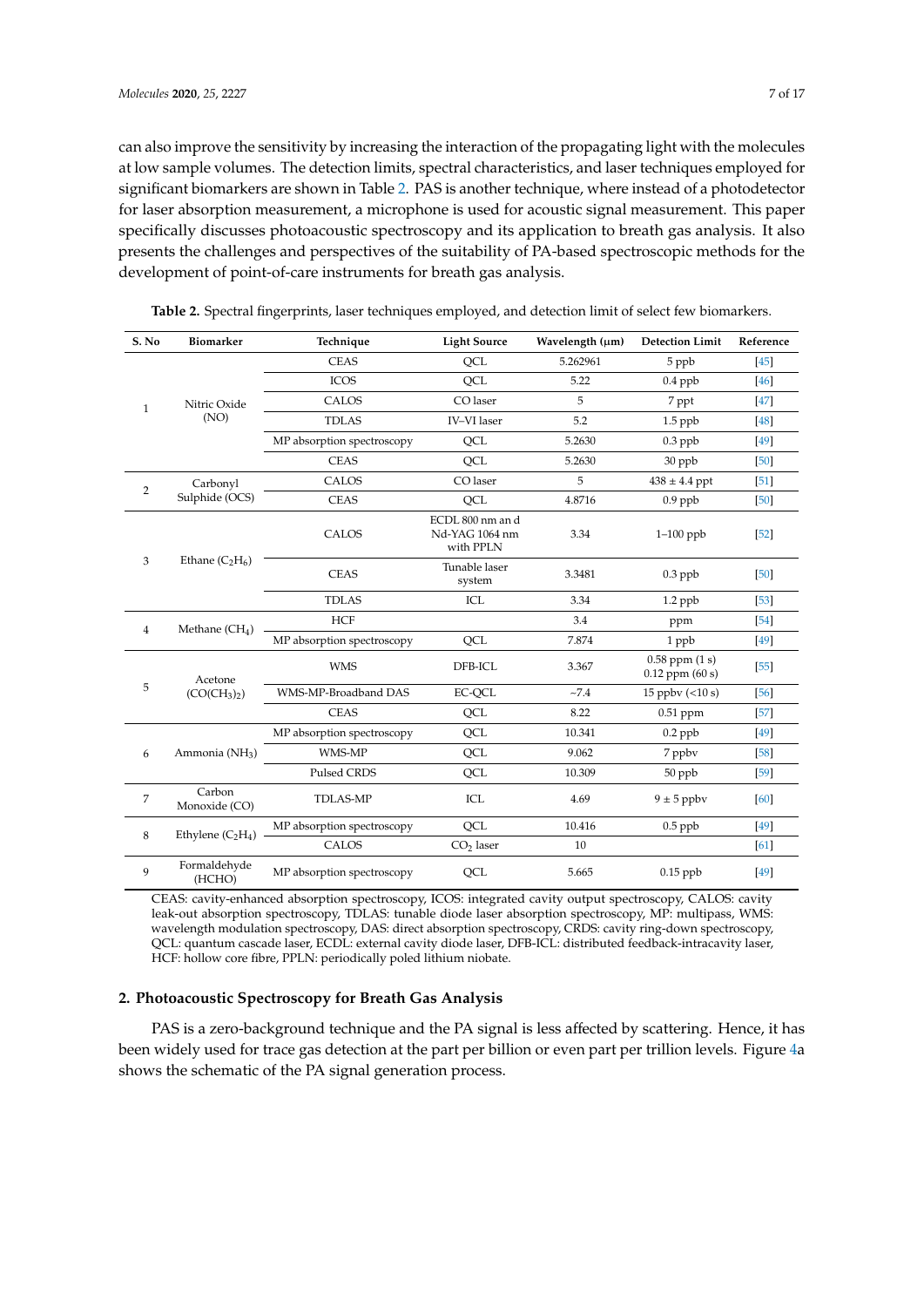

**Figure 4.** (**a**) General schematic of the photoacoustic (PA) signal generation process; (**b**) general schematic of the PA sensor architecture.

In photoacoustic spectroscopy, as the name suggests, light energy is converted into sound energy in a series of steps. The modulated or pulsed light is focused into a gas cell containing the target sample to be analyzed. If the frequency of the light source matches with the vibrational frequency of the gas molecule to be analyzed, the light is absorbed. Periodic amplitude modulation in the light source causes a periodic acoustic vibration in the gas cell. This acoustic vibration is detected by the microphone and converted into an electrical signal [76–80]. The general schematic for the PAS technique is shown in Figure 4b. Mid-IR light sources like QCL and optical parametric oscillator (OPO) are widely preferred for their narrow linewidths and tunability.

On the other hand, broadband sources matching with broadband spectra of species of interest can be used, which allows low power based multiple-gas sensing. Recently, QEPAS based on quartz tuning forks (QTF) as a sound transducer for the PAS technique has been increasingly used for selective and sensitive sensing [81–92]. The general architecture of a QEPAS system is shown in Figure 5. Commercially available QTFs are tiny  $(4 \text{ mm} \times 1.5 \text{ mm} \times 0.35 \text{ mm})$ , and hence allow small sampling volumes.



**Figure 5.** General quartz-enhanced photoacoustic spectroscopy (QEPAS) sensor architecture.

## *2.1. Selected Breath Biomarkers Detected by Photoacoustic Techniques*

#### 2.1.1. Ammonia  $(NH_3)$

Many studies have shown that ammonia in exhaled breath can be used for detecting chronic kidney disease (CKD), because, in patients with CKD, the accumulated urea cannot be excreted by the kidneys, but is degraded by the salivary urease into ammonia, which is exhaled through the breath. A variety of medical conditions, including liver and kidney disorders [93,94], as well as helicobacter pylori infections [95], can be detected by exhaled ammonia concentration. Narasimhan et al. have used a tunable line switched  $CO<sub>2</sub>$  laser operating in the 9 and 10  $\mu$ m wavelength range. They were able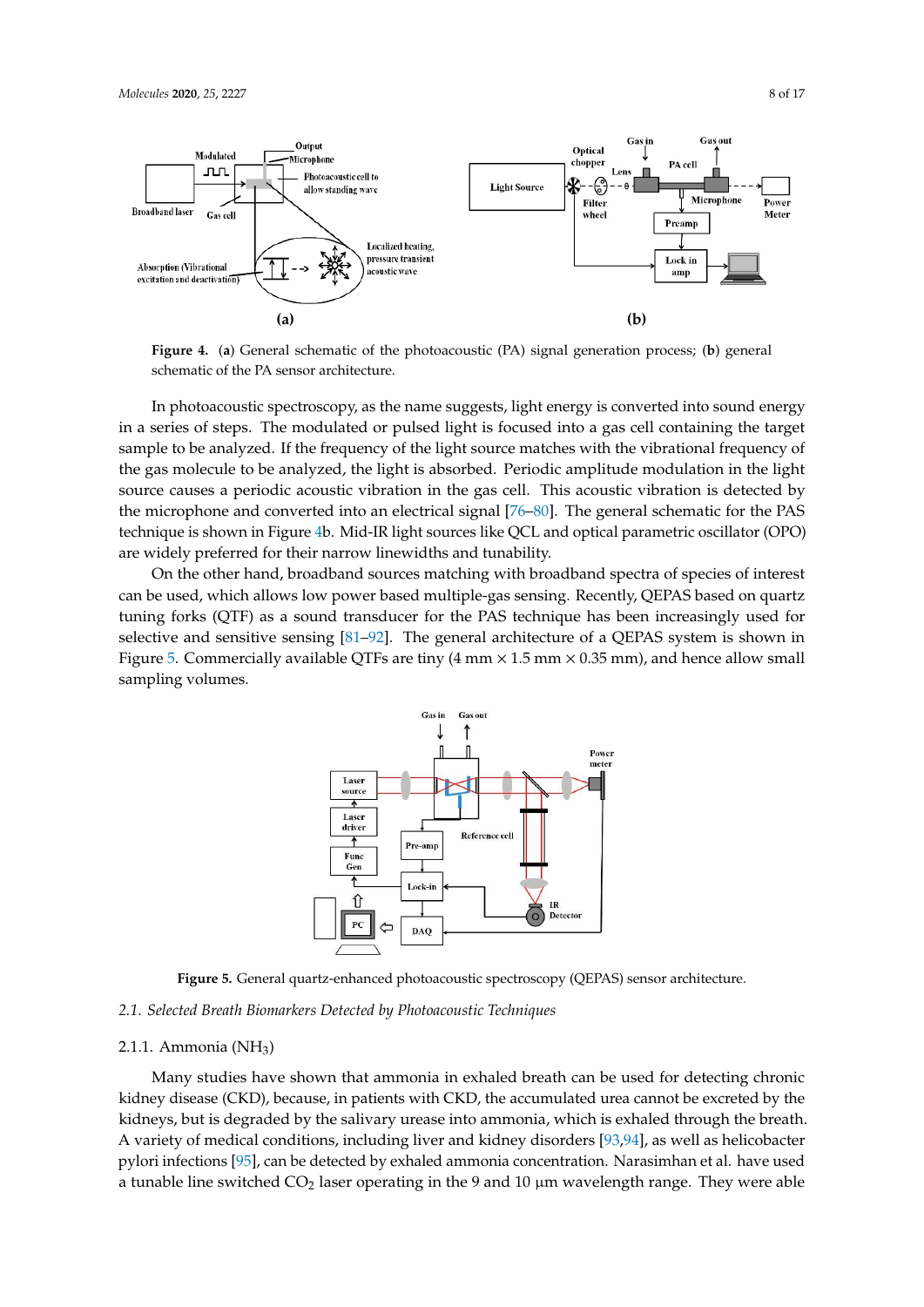to detect 100 ppb ammonia-detection sensitivity [96]. Lewicki et al. employed an EC-QCL centered at 10.2 um with an output power of 42 mW using the QEPAS technique for ammonia measurement in human breath. The detection sensitivity for exhaled ammonia is at <10 ppb level with 1 s time resolution [97]. On the other hand, Bakhirkin et al. used a CW mid-infrared DFB quantum cascade laser centered at 10 µm, an output power of 30 mW, and quartz-enhanced photoacoustic spectroscopy for ammonia detection with a detection sensitivity of 20 ppbv (1σ) at a 0.3 s time resolution [98].

#### 2.1.2. Ethane  $(C_2H_6)$

Lipid peroxidation that is the reaction between omega-3 fatty acids and reactive oxygen species releases ethane in the human body, which can be identified in the human breath. Ethane has also been noted as an indicator of oxidative stress, which in turn has been said to play an essential role in the pathophysiology of several common diseases. Studies show that cancer, cardiac disease neurodegenerative disease, psychiatric illness, stroke, and diabetes patients have high oxidative stress, and hence it has been proposed to have any involvement in the initiation of disease such as in cancer [99,100]. Moreover, studies on patients with disorders such as attention deficit hyperactivity (ADH), schizophrenia, asthma, and hypertension during pregnancy show a common underlying factor of increased oxidative stress and ethane in the exhaled breath [101–103]. However, it is unclear as to whether systemic lipid peroxidation changes ethane concentrations or whether they are mainly pulmonary in origin, because, in addition to pulmonary diseases, smoking tobacco has been said to elevate ethane concentrations [104,105]. Herpen et al. demonstrate a detection limit of 0.01 ppb with a high power (1.2 W) OPO (tuning range 3–3.8  $\mu$ m) that is continuously tuned over 24 GHz during the trace gas measurements [106]. Ethane concentrations in healthy humans range between 0 and 12 ppb, hence low ppb detection limits are required for such breath gas measurements.

#### 2.1.3. Ethylene  $(C_2H_4)$

Ethylene, as a biomarker, has been studied in dialysis patients. Studies show a relation between oxidative stress and fatality in patients with renal failure, especially elderly patients. A conventional PAS sensor using a CW carbon dioxide laser (10.53  $\mu$ m) was developed to monitor C<sub>2</sub>H<sub>4</sub> concentration in elderly patients (age 70–80 years) [107]. The ethylene concentration was found to vary between 0.15 ppm and 0.8 ppm before and after Hemodialysis, respectively. The healthy concentration level was found to be ~0.007 ppm. QEPAS-based  $C_2H_4$  sensors were reported previously using a 3.32  $\mu$ m DFB laser (1.5 mW) to achieve a minimum detection limit of 63 ppm at 25 s averaging time [108]. Wang et al. used QEPAS-based  $C_2H_4$  sensor by exploiting the  $C_2H_4$  spectra near 10.5 µm. The CW DFB QCL with ~23 mW power output at the target wavelength near 10.5 µm achieved a minimum detection limit of 50 parts per billion (ppb) at an averaging time of 70 s [109].

#### 2.1.4. Acetone  $(CO(CH_3)_2)$

For patients with diabetes, the body cannot synthesize insulin to break down glucose in the blood to provide energy. Therefore, the body undergoes lipolysis, causing decarboxylation of acetoacetate, leading to the production of significantly increased concentrations of acetone in the breath [110,111]. Hence, the breath of diabetic patients is characterized by the fruity odor of acetone. Tyas et al. have used a  $CO<sub>2</sub>$  laser in the 10.6 um range for the detection of acetone. A group of healthy individuals was studied against a group of patients with type 2 diabetes mellitus (DM). In the group with type 2 DM, the acetone range was to vary between 101 and 162 ppb, while in healthy individuals, the acetone range was between 15 and 85 ppb [112].

## 2.1.5. Nitric Oxide (NO)

Nitric oxide is an important biomarker for chronic obstructive pulmonary disease (COPD). The patients often exhibit symptoms that alter their performance statuses such as productive cough, worsening dyspnea, peripheral muscle weakness, and nutritional abnormalities. Measurement of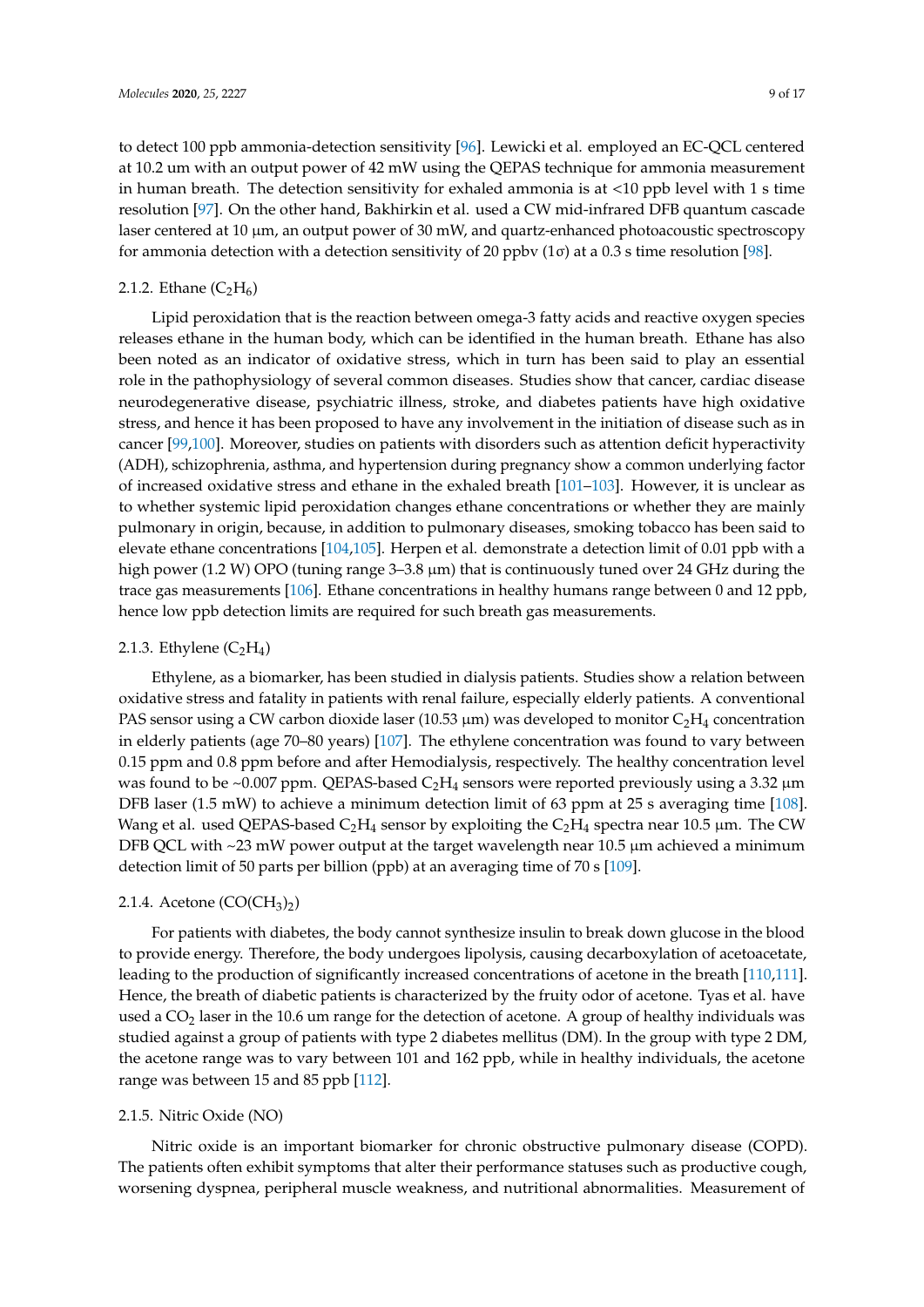exhaled nitric oxide (eNO) is a non-invasive method of assessing airway inflammation. In patients with COPD, the peripheral airway (bronchioles) is the leading site of obstruction and inflammation [113,114], and the peripheral nitric oxide levels may be more predictive of the disease course and control. Tittel et al. have designed a 2f wavelength-modulation spectroscopy-based QEPAS detection approach for NO monitoring in COPD patients. They utilized an EC-QCL source operating at the NO R (6.5) absorption doublet centered at 1900.08 cm<sup>-1</sup> ( $\lambda \sim 5.263$  µm). The minimum detection limit achievable is  $\sim$ 5 ppbv with a 1 s data acquisition time [115]. The estimated exhaled breath nitric oxide concentrations are between 0 and 100 ppb in healthy humans.

#### 2.1.6. Methane  $(CH_4)$

Methane as a breath gas is of considerable interest because it is considered as a potential biomarker for stomach inflammatory diseases and colorectal cancer. Various studies demonstrate that high lipid, low-fat diet, and elevated bile salts, as well as the presence of colonic anaerobic bacteria, are a source of methane in the intestine, which then traverse the intestinal mucosa and are absorbed into the systemic circulation. As it has low solubility, it is rapidly excreted by the lungs. Breath methane analysis has been shown in various studies for the diagnosis of carbohydrate malabsorption syndromes and small intestinal bacterial overgrowth and, if the exhaled methane is more than one ppm as compared with ambient levels, the patient is considered a methane producer. Bauer et al. presented the development of a Raman amplifier system operating at 1651 nm and its application for trace gas sensing with a miniaturized 3D printed PAS cell. The system exhibited high sensitivity towards methane sensing with the least detection limit of 17 ppb at a signal acquisition time of 130 s [116].

As the amplitude of the photoacoustic signal is directly proportional to the input power and the absorption cross-section of the target gas, in recent years, many research groups have used QCL and ICL in the mid-infrared and THz regions, which are considered as the molecular fingerprint regimes. Furthermore, the QEPAS technique, along with a QTF, has been used to fabricate small, compact PAS systems [117]. Petersen et al. developed a QEPAS sensor using an OPO as a light source in the 3.1–3.7 µm region for detecting methane in exhaled breath. A minimum detection limit of 32 ppbv at 190 s integration time was achieved [118]. A broadband photoacoustic technique for  $CH_4$  detection in the  $1.65 \mu m$  region was developed, where multiple absorption lines of methane were utilized to produce the photoacoustic signal. A bandpass filter with a full width at half maximum (FWHM) of 12 nm was chosen with a centre wavelength at  $1.65 \mu m$  where the interference owing to moisture is minimal, as shown in Figure 6 [119]. A multi-wavelength algorithm can be used to estimate the cumulative PA signal amplitude analytically and a least detection limit of 0.05 ppm was reported [120].



**Figure 6.** Broadband absorption spectra for methane.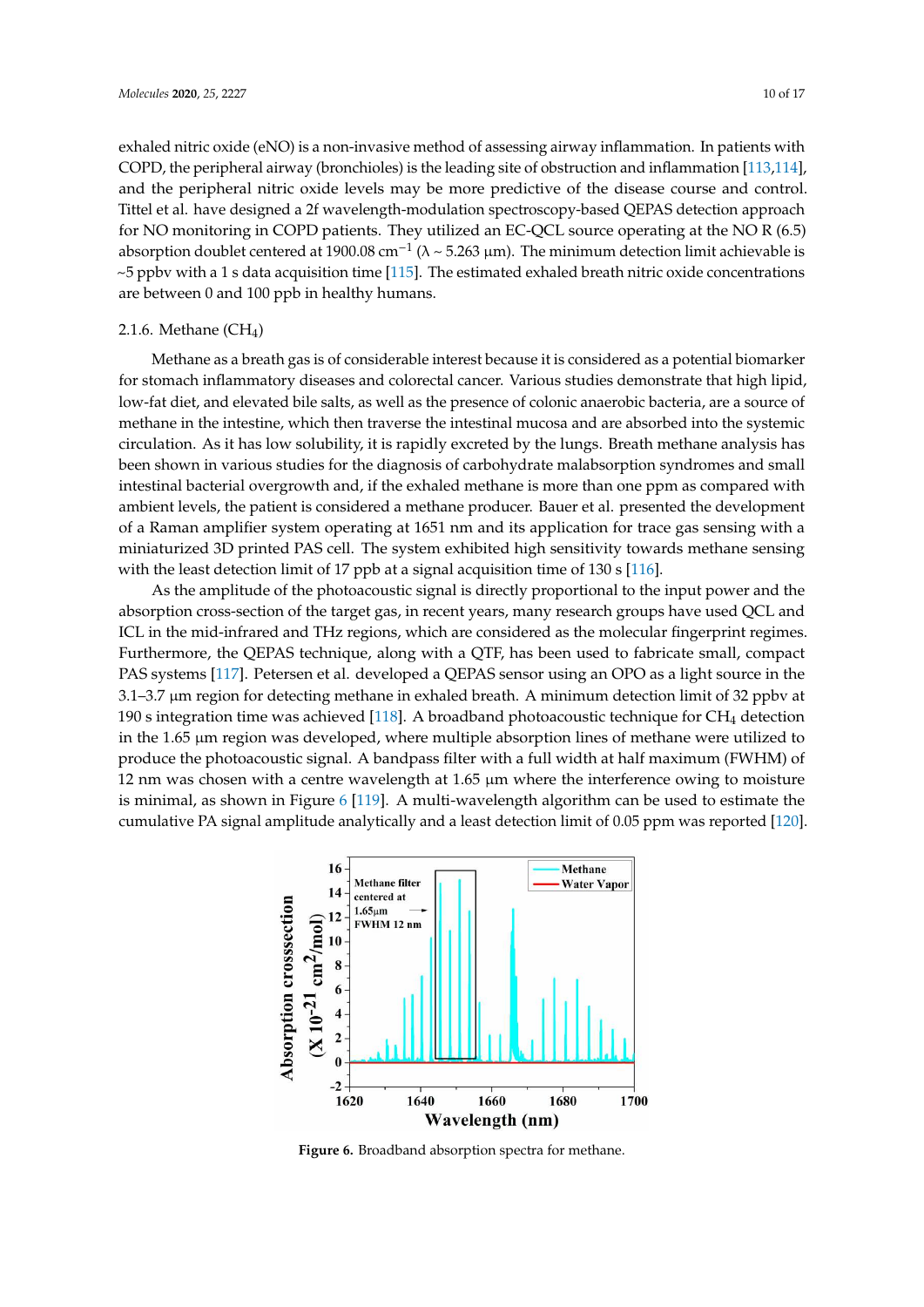#### **3. Challenges and Perspectives**

While the potential advantages of breath analysis are apparent, the variability of breath measurements has been quite high, and thus their potential has not been fully utilized to date. Though chromatography is considered the gold standard in breath gas analysis, real-time monitoring is not feasible via such laboratory-based techniques probing discrete samples. On the other hand, laser spectroscopic methods can be applied to real-time monitoring of breath gases. With the advancement in MIR lasers, compact handheld devices can be established with high sensitivity, molecular selectivity, and reproducibility. Even though such laser spectroscopic techniques offer sensitivities in the ppb to ppt concentration range, there are still several improvements required to render MIR spectroscopy a useful clinical tool in routine breath gas monitoring. This an issue for all sensing techniques, as MIR spectroscopies need to deal with the uncertainty on how the presence and/or up/down regulation of selected biomarkers may be mapped onto specific diseases, disease progression, or therapeutic interventions. For example, ethane can be indicative of cancer, cardiac disease neurodegenerative disease, psychiatric illness, stroke, and diabetes. Hence, the pathobiology of the breath compounds has to be extensively studied for establishing diagnostically relevant and usable correlations between biomarkers and the disease. As several studies have shown that, indeed, multiple rather than individual VOCs giving rise to pattern changes may be used to more reliably associate with a particular condition, MIR diagnostics are certainly at the forefront of multi-component sensing techniques utilizing fingerprint patters for detecting several VOCs. Appropriate selection of broadly tunable QCL, ICL, OPO, or supercontinuum light sources enables addressing such complex fingerprints, and may aid in further lowering detection limits, especially in broadband PAS measurements. In conclusion, even though more work certainly needs to be done on MIR sensing technologies as well as on establishing reliable pathobiologically relevant breath biomarker panels, appropriate MIR sensing systems may differentiate between healthy and diseased individuals in a statistically sound fashion appear to be on the horizon.

**Author Contributions:** Conceptualization, R.S., N.J.V. and B.M.; methodology, R.S.; software, R.S.; validation, R.S., N.J.V., S.M.S.N and B.M.; formal analysis, R.S.; investigation, R.S.; resources, R.S. and N.J.V.; data curation, R.S.; writing—original draft preparation, R.S.; writing—review and editing, R.S., N.J.V., S.M.S.N., and B.M.; visualization, R.S.; supervision, N.J.V., S.M.S.N., and B.M.; project administration, R.S. and N.J.V.; funding acquisition, N.J.V., S.M.S.N. and B.M. All authors have read and agreed to the published version of the manuscript.

**Funding:** B.M. acknowledges support by the Deutsche Forschungsgemeinschaft (DFG) under grant agreement No. GRK2203-PULMOSENS, and by the Horizon 2020 Framework Programme of the European Union within the Project VOGAS (project number 824986). N.J.V. acknowledges support by the Joint National Center for Combustion Research and Development (NCCRD) at IIT Madras (project number IR/S3/EU-01/2009).

**Conflicts of Interest:** The authors declare no conflict of interest.

## **References**

- 1. Hubbard, R.S. Determination of Acetone in Expired Air. *J. Biol. Chem.* **1920**, *43*, 57–65.
- 2. Pauling, L.; Robinson, A.B.; Teranishit, R.O.Y.; Cary, P. Quantitative Analysis of Urine Vapor and Breath by Gas-Liquid Partition Chromatography. *Proc. Nat. Acad. Sci. USA* **1971**, *68*, 2374–2376. [CrossRef] [PubMed]
- 3. Dweik, R.A.; Amann, A. Exhaled breath analysis: The new frontier in medical testing. *J Breath Res.* **2008**, *2*, 030301. [CrossRef]
- 4. Matsumoto, K.; Mizuno, R.; Igawa, M. Volatile organic compounds in ambient aerosols. *Atmos. Res.* **2010**, *97*, 124–128. [CrossRef]
- 5. VOC Facts, Minnesota Department of Health. Available online: https://www.health.state.mn.us/communities/ environment/air/toxins/voc.html (accessed on 30 July 2019).
- 6. Sun, X.; He, J.; Yang, X. Human breath as a source of VOCs in the built environment, Part I: A method for sampling and detection species. *Build. Environ.* **2017**, *125*, 565–573. [CrossRef]
- 7. Phillips, M.; Herrera, J.; Krishnan, S.; Zain, M.; Greenberg, J.; Cataneo, R.N. Variation in Volatile Organic Compounds in the Breath of Normal Humans. *J. Chromatogr.* **1999**, *729*, 75–88. [CrossRef]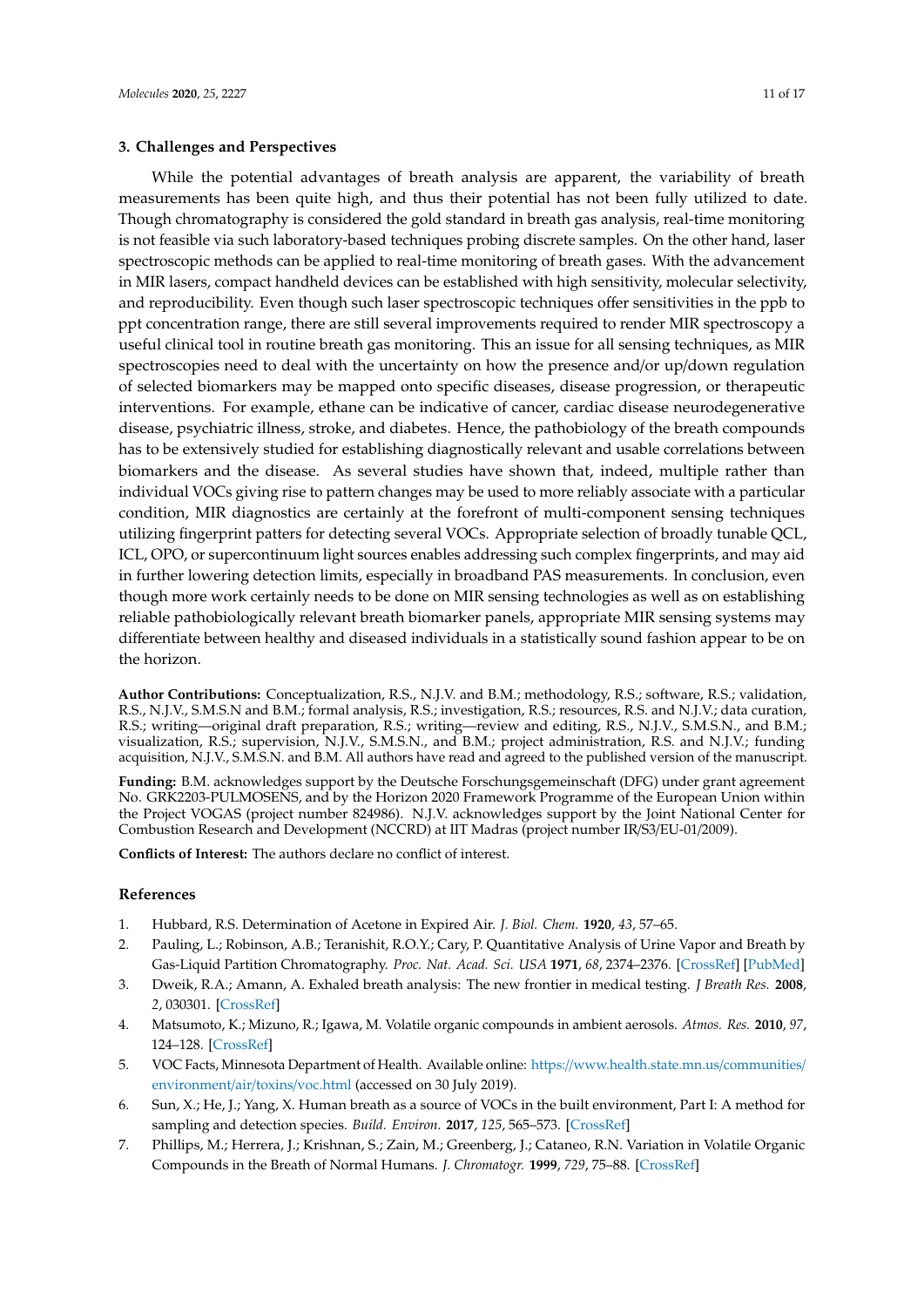- 8. Haines, A.; Dilawari, J.; Metz, G.; Blendis, L.; Wiggins, H. Breath methane in patients with cancer of the large bowel. *Lancet* **1977**, *310*, 481–483. [CrossRef]
- 9. Kearney, D.J.; Hubbard, T.; Putnam, D. Breath ammonia measurement in Helicobacter pylori infection. *Dig. Dis. Sci.* **2002**, *47*, 2523–2530. [CrossRef]
- 10. Carpagnano, G.E.; Kharitonov, S.A.; Resta, O.; Foschino-Barbaro, M.P.; Gramiccioni, E.; Barnes, P.J. Increased 8-isoprostane and interleukin-6 in breath condensate of obstructive sleep apnea patients. *Chest.* **2002**, *122*, 1162–1167. [CrossRef]
- 11. Carpagnano, G.E.; Resta, O.; Foschino-Barbaro, M.P.; Gramiccioni, E.; Carpagnano, F. Interleukin-6 is increased in breath condensate of patients with non-small cell lung cancer. *Int. J. Biol. Markers* **2002**, *2*, 141–145. [CrossRef]
- 12. Salazar, M. Breath Markers of Oxidative Stress in Patients with Unstable Angina. *Heart Dis.* **2003**, *5*, 95–99.
- 13. Sedghi, S.; Keshavarzian, A.; Klamut, M.; Eiznhamer, D.; Zarling, E. Elevated Breath Ethane Levels in Active Ulcerative Colitis: Evidence for Excessive Lipid Peroxidation. Am. *J. Gastroent.* **1994**, *89*, 2217–2221.
- 14. Kapishon, V.; Koyanagi, G.K.; Blagojevic, V.; Bohme, D.K. Atmospheric pressure chemical ionization mass spectrometry of pyridine and isoprene: Potential breath exposure and disease biomarkers. *J. Breath Res.* **2013**, *7*, 026005. [CrossRef]
- 15. Szulejko, J.E.; McCulloch, M.; Jackson, J.; McKee, D.L.; Walker, J.C.; Solouki, T. Evidence for Cancer Biomarkers in Exhaled Breath. *IEEE Sens. J.* **2009**, *10*, 185–210. [CrossRef]
- 16. Corradi, M.; Mutti, A. Exhaled Breath Analysis: From Occupational to Respiratory Medicine. *Acta. Biomed* **2005**, *76*, 20–29. [PubMed]
- 17. Sehnert, S.; Jiang, L.; Burdick, J.; Risby, T. Breath Biomarkers for Detection of Human Liver Diseases: Preliminary Study. *Biomarkers* **2002**, *7*, 174–187. [CrossRef]
- 18. Phillips, M.; Sabas, M.; Greenberg, J. Increased Pentane and Carbon Disulfide in the Breath of Patients with Schizophrenia. *J. Clin. Pathol.* **1993**, *46*, 861–864. [CrossRef] [PubMed]
- 19. Weitz, Z.; Birnbaum, A.; Sobotka, P.; Zarling, E.; Skosey, J. High Breath Pentane Concentrations during Acute Myocardial Infarction. *Lancet* **1991**, *337*, 933–935. [CrossRef]
- 20. Olopade, C.; Zakkar, M.; Swedler, W.; Rubinstein, I. Exhaled Pentane Levels in Acute Asthma. *Chest* **1997**, *111*, 862–865. [CrossRef] [PubMed]
- 21. Kistenev, Y.V.; Karapuzikov, A.I.; Kostyukova, N.Y.; Starikova, M.K.; Boyko, A.A.; Bukreeva, E.B.; Bulanova, A.A.; Kolker, D.B.; Kuzmin, D.A.; Zenov, K.G.; et al. Screening of patients with bronchopulmonary diseases using methods of infrared laser photoacoustic spectroscopy and principal component analysis. *J. Biomed. Opt.* **2015**, *20*, 065001. [CrossRef]
- 22. Kistenev, Y.V.; Bukreeva, E.B.; Bulanova, A.A.; Kuzmin, D.A.; Tuzikov, S.A.; Yumov, E.L. Laser spectroscopy and chemometric study of the specific features of air exhaled by patients with lung cancer and chronic obstructive pulmonary disease. *Phys. Wave Phenom.* **2014**, *22*, 210–215. [CrossRef]
- 23. Menzies-Gow, A.; Mansur, A.H.; Brightling, C.E. Clinical utility of fractional exhaled nitric oxide (FeNO) in severe asthma management. *Eur. Respir. J.* **2020**, *55*, 1901633. [CrossRef] [PubMed]
- 24. Cazzola, M.; Novelli, G. Biomarkers in COPD. *Pulm. Pharmacol. Ther.* **2010**, *23*, 493–500. [CrossRef] [PubMed]
- 25. Vasthare, R.; Kumar, S.; Arron, L. Carbon monoxide breath analyzers and its role in tobacco cessation: A narrative review of literature. *J. Int. Oral Health* **2018**, *10*, 71–76. [CrossRef]
- 26. Ryter, S.W.; Choi, A.M. Carbon monoxide in exhaled breath testing and therapeutics. *J. Breath Res.* **2013**, *7*, 017111. [CrossRef]
- 27. Basanta, M.; Ibrahim, B.; Dockry, R.; Douce, D.; Morris, M.; Singh, D.; Woodcock, A.; Fowler, S.J. Exhaled volatile organic compounds for phenotyping chronic obstructive pulmonary disease: A cross-sectional study. *Respir. Res.* **2012**, *13*, 72. [CrossRef]
- 28. Miekisch, W.; Schubert, J.K.; Noeldge-Schomburg, G.F.E. Diagnostic Potential of Breath Analysis—Focus on Volatile Organic Compounds. *Clin. Chim. Acta* **2004**, *347*, 25–39. [CrossRef]
- 29. Lu, Z.; Huang, W.; Wang, L.; Xu, N.; Ding, Q.; Cao, C. Exhaled nitric oxide in patients with chronic obstructive pulmonary disease: A systematic review and meta-analysis. *Int. J. Chron. Obstruct. Pulmon. Dis.* **2018**, *13*, 2695–2705. [CrossRef]
- 30. Song, G.; Qin, T.; Liu, H.; Xu, G.-B.; Pan, Y.-Y.; Xiong, F.-X.; Gu, K.-S.; Sun, G.-P.; Chen, Z.-D. Quantitative breath analysis of volatile organic compounds of lung cancer patients. *Lung Cancer* **2010**, *67*, 227–231. [CrossRef]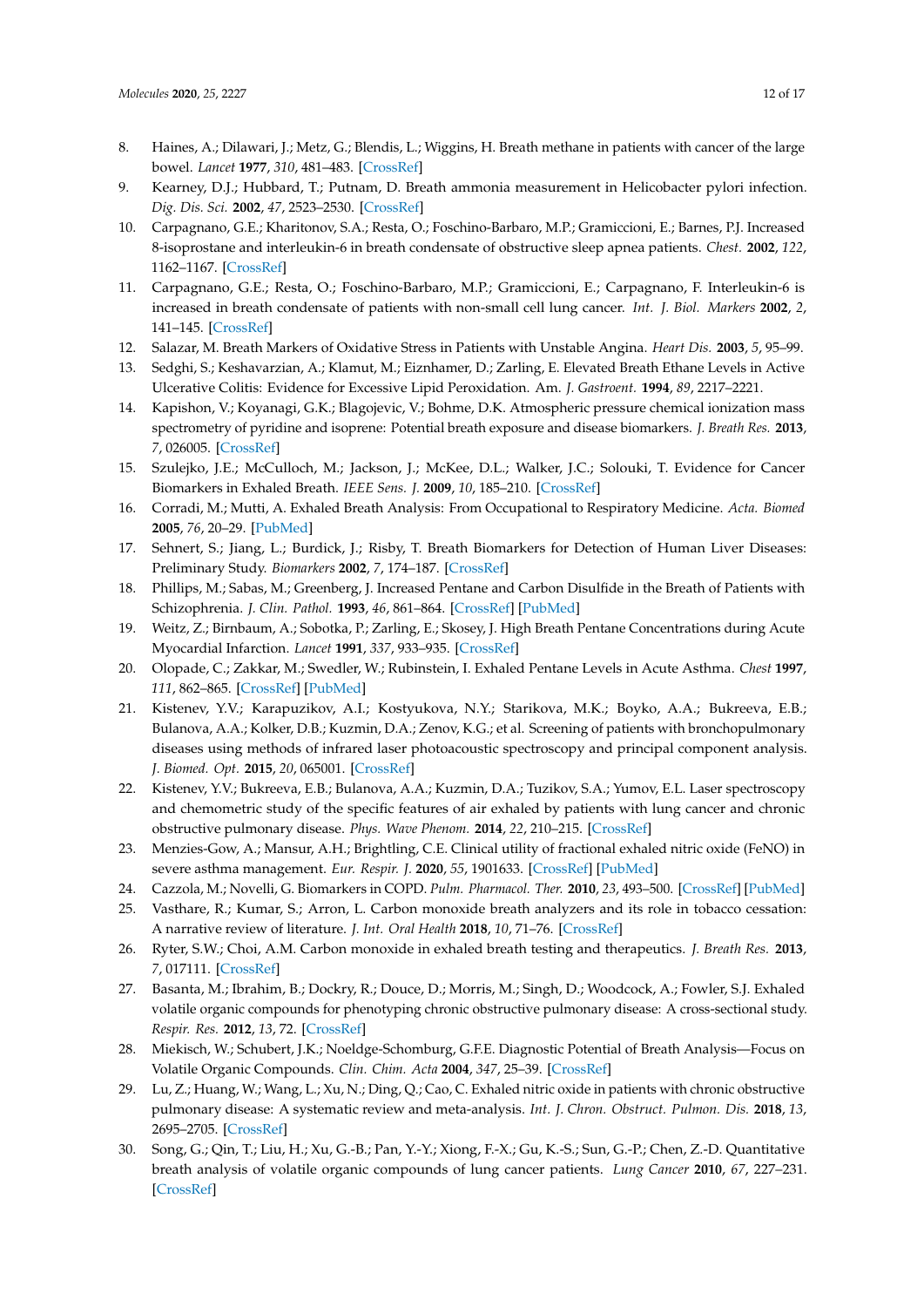- 31. Deng, C.; Zhang, J.; Yu, X.; Zhang, W.; Zhang, X. Determination of Acetone in Human Breath by Gas Chromatography-Mass Spectrometry and Solid-Phase Microextraction with On-Fiber Derivatization. *J. Chromatogr. B* **2004**, *810*, 269–275. [CrossRef]
- 32. Dryahina, K.; Smith, D.; Bortlík, M.; Machková, N.; Lukáš, M.; Španěl, P. Pentane and other volatile organic compounds, including carboxylic acids, in the exhaled breath of patients with Crohn's disease and ulcerative colitis. *J. Breath Res.* **2017**, *12*, 16002. [CrossRef] [PubMed]
- 33. Short, L.C.; Frey, R.; Benter, T. Real-Time Analysis of Exhaled Breath via Resonance-Enhanced Multiphoton Ionization-Mass Spectrometry with a Medium Pressure Laser Ionization Source: Observed Nitric Oxide Profile. *Appl. Spectrosc.* **2006**, *60*, 217–222. [CrossRef] [PubMed]
- 34. Del Río, R.F.; O'Hara, M.E.; Holt, A.; Pemberton, P.; Shah, T.; Whitehouse, T.; Mayhew, C.A. Volatile biomarkers in breath associated with liver cirrhosis—comparisons of pre-and postliver transplant breath samples. *Ebiomedicine* **2015**, *2*, 1243–1250. [CrossRef] [PubMed]
- 35. Kumar, S.; Huang, J.; Ghadi, N.A.; Spanel, P.; Smith, D.; Hanna, G.B. Selected Ion Flow Tube Mass Spectrometry Analysis of Exhaled Breath for Volatile Organic Compound Profiling of Esophago-gastric Cancer. *Anal. Chem.* **2013**, *85*, 6121–6128. [CrossRef]
- 36. Smith, D.; Wang, T.; Sulé-Suso, J.; Španěl, P.; Haj, A.E. Quantification of acetaldehyde released by lung cancer cells in vitro using selected ion flow tube mass spectrometry. *Rapid Commun. Mass Spectrom.* **2003**, *17*, 845–850. [CrossRef]
- 37. Smith, D.; Wang, T.; Pysanenko, A.; Spanel, P. A selected ion flow tube mass spectrometry study of ammonia in mouth- and nose-exhaled breath and in the oral cavity. *Rapid Commun. Mass Spectrom.* **2008**, *22*, 783–789. [CrossRef]
- 38. Wilson, A.D. Advances in Electronic-Nose Technologies for the Detection of Volatile Biomarker Metabolites in the Human Breath. *Metabolites* **2015**, *5*, 140–163. [CrossRef]
- 39. Weis, P.; Gilb, S.; Gerhardt, P.; Kappes, M.M. A Time-Of-Flight, Drift Cell, Quadrupole Apparatus for Ion Mobility Measurements. *Int. J. Mass Spectrom.* **2002**, *216*, 59–73. [CrossRef]
- 40. Ruzsanyi, V.; Sielemann, S.; Baumbach, J.I. Determination of VOCs in Human Breath using IMS. *Int. J. Ion Mobil. Spec.* **2002**, *5*, 45–48.
- 41. Baumbach, J.I.; Sielemann, S.; Xie, Z.; Schmidt, H. Detection of the Gasoline Components methyl tert-butyl ether, benzene, toluene, and m-xylene using Ion Mobility Spectrometers and UV Ionization Source. *Anal. Chem.* **2003**, *75*, 1483–1490. [CrossRef]
- 42. Suresh, M.; Vasa, N.J.; Agarwal, V.; Chandapillai, J. UV photoionization based asymmetric field differential ion mobility sensor for trace gas detection. *Sens. Actuators B* **2014**, *195*, 44–51.
- 43. Wang, C.; Sahay, P. Breath Analysis Using Laser Spectroscopic Techniques: Breath Biomarkers, Spectral Fingerprints, and Detection Limits. *Sensors* **2009**, *9*, 8230–8262. [CrossRef] [PubMed]
- 44. Henderson, B.; Khodabakhsh, A.; Metsälä, M.; Ventrillard, I.; Schmidt, F.M.; Romanini, D.; Ritchie, G.A.D.; Hekkert, L.; Briot, R.; Risby, T.; et al. Laser spectroscopy for breath analysis: Towards clinical implementation. *Appl. Phys. B* **2018**, *124*, 1–21. [CrossRef] [PubMed]
- 45. Stacewicz, T.; Bielecki, Z.; Wojtas, J. Detection of disease markers in human breath with laser absorption spectroscopy. *Opto-Electronics Rev.* **2016**, *24*, 82–94. [CrossRef]
- 46. Roller, C.; Namjou, K.; Jeffers, J.D.; Camp, M.; Mock, A.; McCann, P.J.; Grego, J. Nitric oxide breath testing by tunable-diode laser absorption spectroscopy: Application in monitoring respiratory inflammation. *Appl. Opt.* **2002**, *41*, 6018–6029. [CrossRef]
- 47. McManus, J.B.; Zahniser, M.S., Jr.; Nelson, D.D.; Shorter, J.H.; Herndon, S.C.; Wood, E.C.; Wehr, R. Application of quantum cascade lasers to high-precision atmospheric trace gas measurements. *Opt. Eng.* **2010**, *49*, 1–11. [CrossRef]
- 48. Manne, J.; Sukhorukov, O.; Jäger, W.; Tulip, J. Pulsed quantum cascade laser-based cavity ring-down spectroscopy for ammonia detection in breath. *Appl. Opt.* **2006**, *45*, 9230–9237. [CrossRef] [PubMed]
- 49. Nadeem, F.; Mandon, J.; Khodabakhsh, A.; Cristescu, S.M.; Harren, F.J.M. Sensitive Spectroscopy of Acetone Using a Widely Tunable External-Cavity Quantum Cascade Laser. *Sensors* **2018**, *18*, 2050. [CrossRef]
- 50. Xia, J.; Zhu, F.; Kolomenskii, A.A.; Bounds, J.; Zhang, S.; Amani, M.; Fernyhough, L.J.; Schuessler, H.A. Sensitive acetone detection with a mid-IR interband cascade laser and wavelength modulation spectroscopy. *OSA Contin.* **2019**, *2*, 640–654. [CrossRef]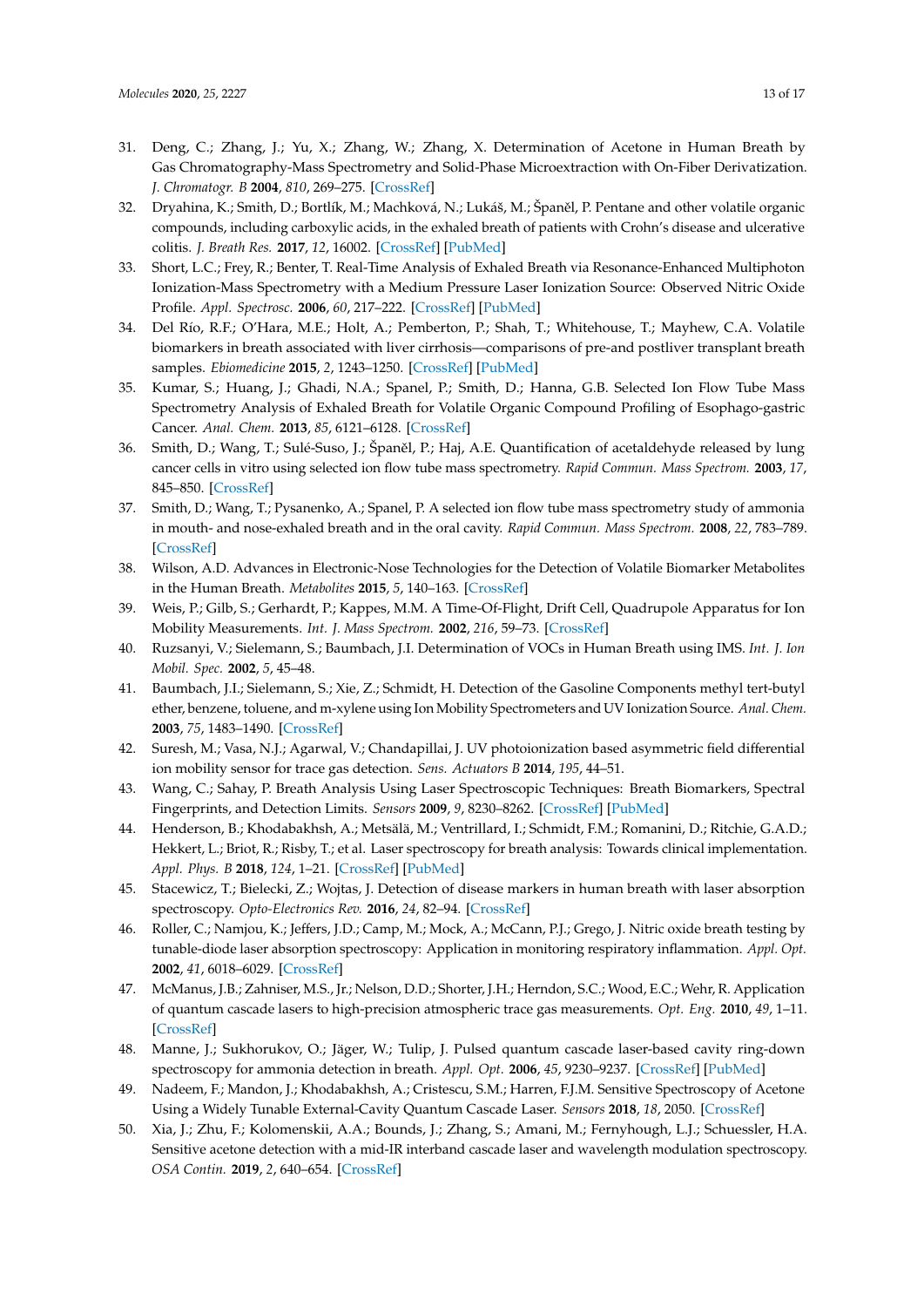- 51. Owen, K.; Farooq, A. A calibration-free ammonia breath sensor using a quantum cascade laser with WMS 2f/1f. *Appl. Phys. B* **2014**, *116*, 371–383. [CrossRef]
- 52. Li, C.; Dong, L.; Zheng, C.; Tittel, F.K. Compact TDLAS based optical sensor for ppb-level ethane detection by use of a 3.34µm room-temperature CW interband cascade laser. *Sens. Actuators B* **2016**, *232*, 188–194. [CrossRef]
- 53. Ghorbani, R.; Schmidt, F.M. ICL-based TDLAS sensor for real-time breath gas analysis of carbon monoxide isotopes. *Opt. Express* **2017**, *25*, 12743–12752. [CrossRef] [PubMed]
- 54. McCurdy, M.R.; Bakhirkin, Y.A.; Wysocki, G.; Tittel, F.K. Performance of an exhaled nitric oxide and carbon dioxide sensor using quantum cascade laser-based integrated cavity output spectroscopy. *J. Biomed. Opt.* **2007**, *12*, 1–9. [CrossRef] [PubMed]
- 55. Wojtas, J. Application of cavity enhanced absorption spectroscopy to the detection of nitric oxide, carbonyl sulphide, and ethane—Breath biomarkers of serious diseases. *Sensors* **2015**, *15*, 14356–14369. [CrossRef] [PubMed]
- 56. Ciaffoni, L.; Hancock, G.; Harrison, J.J.; van Helden, J.-P.H.; Langley, C.E.; Peverall, R.; Ritchie, G.A.D.; Wood, S. Demonstration of a Mid-Infrared Cavity Enhanced Absorption Spectrometer for Breath Acetone Detection. *Anal. Chem.* **2013**, *85*, 846–850. [CrossRef]
- 57. Mürtz, M.; Frech, B.; Urban, W. High-resolution cavity leak-out absorption spectroscopy in the 10-µm region. *Appl. Phys. B* **1999**, *68*, 243–249. [CrossRef]
- 58. Halmer, D.; von Basum, G.; Hering, P.; Mürtz, M. Mid-infrared cavity leak-out spectroscopy for ultrasensitive detection of carbonyl sulfide. *Opt. Lett.* **2005**, *30*, 2314–2316. [CrossRef]
- 59. Heinrich, K.; Fritsch, T.; Hering, P.; Mürtz, M. Infrared laser-spectroscopic analysis of 14NO and 15NO in human breath. *Appl. Phys. B* **2009**, *95*, 281–286. [CrossRef]
- 60. Thelen, S.; Miekisch, W.; Halmer, D.; Schubert, J.; Hering, P.; Mürtz, M. Intercomparison of Infrared Cavity Leak-Out Spectroscopy and Gas Chromatography-Flame Ionization for Trace Analysis of Ethane. *Anal. Chem.* **2008**, *80*, 2768–2773. [CrossRef]
- 61. Nikodem, M.; Krzempek, K.; Dudzik, G.; Abramski, K. Hollow core fiber-assisted absorption spectroscopy of methane at 3.4 µm. *Opt. Express* **2018**, *26*, 21843–21848. [CrossRef]
- 62. Wilk, A.; Chance Carter, J.; Chrisp, M.; Manuel, A.M.; Mirkarimi, P.; Alameda, J.B.; Mizaikoff, B. Substrate-integrated hollow waveguides: A new level of integration in mid-infrared gas sensing. *Anal. Chem.* **2013**, *85*, 11205–11210. [CrossRef] [PubMed]
- 63. Perez-Guaita, D.; Kokoric, V.; Wilk, A.; Garrigues, S.; Mizaikoff, B. Towards the determination of isoprene in human breath using substrate-integrated hollow waveguide mid-infrared sensors. *J. Breath Res.* **2014**, *8*, 26003. [CrossRef] [PubMed]
- 64. Fortes, P.R.; da Silveira Petruci, J.F.; Wilk, A.; Cardoso, A.A.; Raimundo Jr, I.M.; Mizaikoff, B. Optimized design of substrate-integrated hollow waveguides for mid-infrared gas analyzers. *J. Opt.* **2014**, *16*, 94006. [CrossRef]
- 65. Kokoric, V.; Theisen, J.; Wilk, A.; Penisson, C.; Bernard, G.; Mizaikoff, B.; Gabriel, J.C.P. Determining the Partial Pressure of Volatile Components via Substrate-Integrated Hollow Waveguide Infrared Spectroscopy with Integrated Microfluidics. *Anal. Chem* **2018**, *90*, 4445–4451. [CrossRef] [PubMed]
- 66. Mizaikoff, B. Waveguide-enhanced mid-infrared chem/bio sensors. *Chem. Soc. Rev.* **2013**, *42*, 8683–8699. [CrossRef] [PubMed]
- 67. Kim, S.S.; Young, C.; Mizaikoff, B. Miniaturized mid-infrared sensor technologies. *Anal. Bioanal. Chem.* **2008**, *390*, 231–237. [CrossRef]
- 68. Stach, R.; Haas, J.; Tütüncü, E.; Daboss, S.; Kranz, C.; Mizaikoff, B. PolyHWG: 3D Printed Substrate-Integrated Hollow Waveguides for Mid-Infrared Gas Sensing. *ACS Sensors* **2017**, *2*, 1700–1705. [CrossRef]
- 69. Rohwedder, J.J.R.; Pasquini, C.; Fortes, P.R.; Raimundo, I.M.; Wilk, A.; Mizaikoff, B. iHWG-µNIR: A miniaturised near-infrared gas sensor based on substrate-integrated hollow waveguides coupled to a micro-NIR-spectrophotometer. *Analyst* **2013**, *139*, 3572–3576. [CrossRef]
- 70. Flávio da Silveira Petruci, J.; Fortes, P.R.; Kokoric, V.; Wilk, A.; Raimundo, I.M.; Cardoso, A.A.; Mizaikoff, B. Monitoring of hydrogen sulfide via substrate-integrated hollow waveguide mid-infrared sensors in real-time. *Analyst* **2014**, *139*, 198–203. [CrossRef]
- 71. Bögözi, T.; Popp, J.; Frosch, T. Fiber-enhanced Raman multi-gas spectroscopy: What is the potential of its application to breath analysis? *Bioanalysis* **2015**, *7*, 281–283. [CrossRef]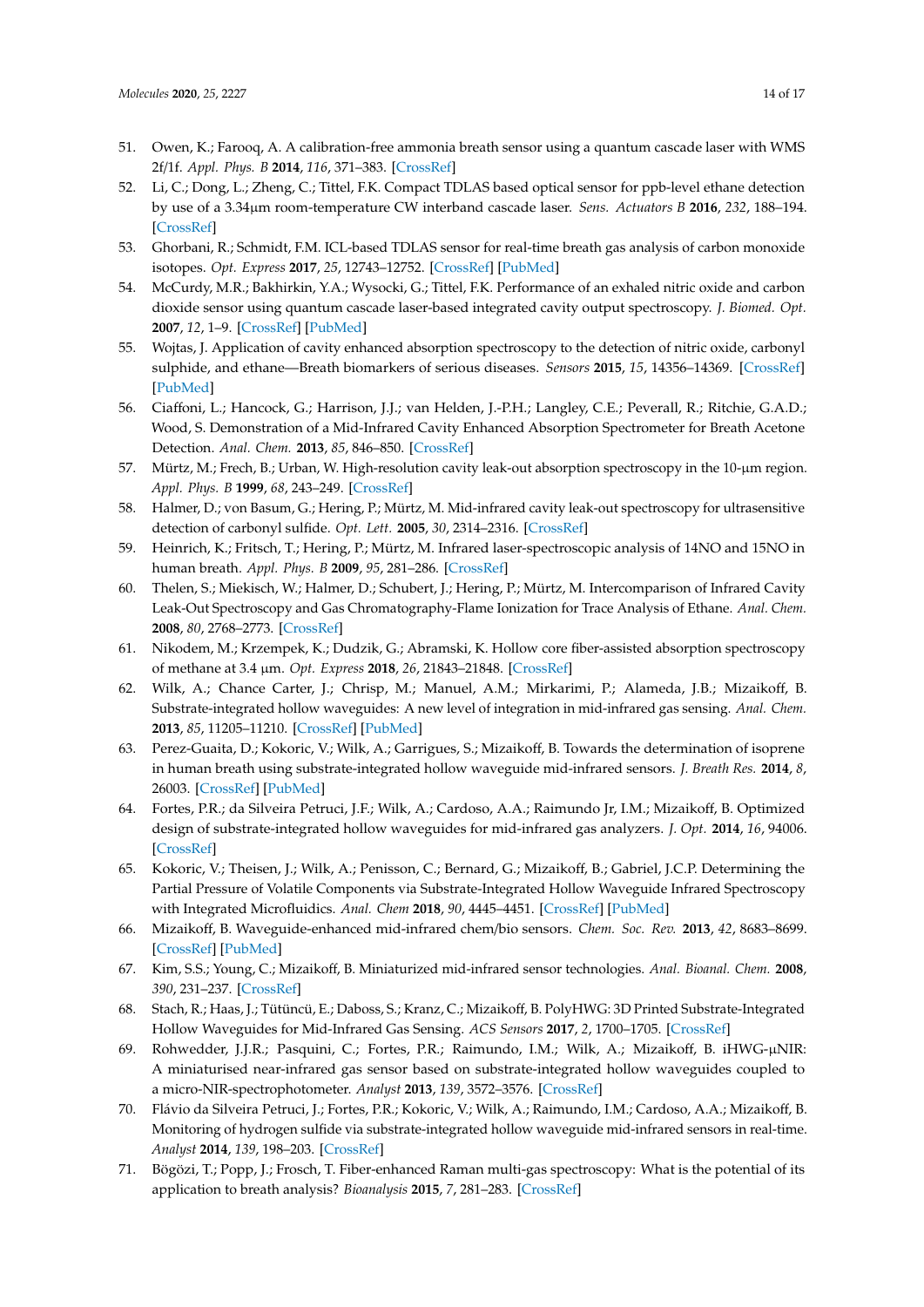- 72. Hanf, S.; Keiner, R.; Yan, D.; Popp, J.; Frosch, T. Fiber-enhanced raman multigas spectroscopy: A versatile tool for environmental gas sensing and breath analysis. *Anal. Chem.* **2014**, *86*, 5278–5285. [CrossRef] [PubMed]
- 73. Petrov, D.V.; Matrosov, I.I.; Tikhomirov, A.A. High-Sensitivity Spontaneous Raman Spectrometer for Gaseous Media. *J. Appl. Spectrosc.* **2015**, *82*, 120–124. [CrossRef]
- 74. Schlüter, S.; Krischke, F.; Popovska-Leipertz, N.; Seeger, T.; Breuer, G.; Jeleazcov, C.; Schüttler, J.; Leipertz, A. Demonstration of a signal enhanced fast Raman sensor for multi-species gas analyses at a low pressure range for anesthesia monitoring. *J. Raman Spectrosc.* **2015**, *46*, 708–715. [CrossRef]
- 75. Petrov, D. V Multipass optical system for a Raman gas spectrometer. *Appl. Opt.* **2016**, *55*, 9521–9525. [CrossRef] [PubMed]
- 76. Sigrist, M.W. Trace gas monitoring by laser photoacoustic spectroscopy and related techniques (plenary). *Rev. Sci. Instrum.* **2003**, *74*, 486–490. [CrossRef]
- 77. Petra, N.; Zweck, J.; Kosterev, A.A.; Minkoff, S.E.; Thomazy, D. Theoretical analysis of a quartz-enhanced photoacoustic spectroscopy sensor. *Appl. Phys. B* **2009**, *94*, 673–680. [CrossRef]
- 78. Miklós, A.; Hess, P.; Bozóki, Z. Application of acoustic resonators in photoacoustic trace gas analysis and metrology. *Rev. Sci. Instrum.* **2001**, *72*, 1937–1955. [CrossRef]
- 79. Meyer, P.L.; Sigrist, M.W. Atmospheric pollution monitoring using  $\text{CO}_2$ -laser photoacoustic spectroscopy and other techniques. *Rev. Sci. Instrum.* **1990**, *61*, 1779–1807. [CrossRef]
- 80. Besson, J.P.; Schilt, S.; Thévenaz, L. Multi-gas sensing based on photoacoustic spectroscopy using tunable laser diodes. *Spectrochim. Acta Part A* **2004**, *60*, 3449–3456. [CrossRef]
- 81. Yehya, F.; Chaudhary, A.K. Designing and Modeling of Efficient Resonant Photo Acoustic Sensors for Spectroscopic Applications. *J. Mod. Phys.* **2011**, *2*, 200–209. [CrossRef]
- 82. Haisch, C. Photoacoustic spectroscopy for analytical measurements. *Meas. Sci. Technol.* **2011**, *23*, 012001. [CrossRef]
- 83. Kosterev, A.; Wysocki, G.; Bakhirkin, Y.; So, S.; Lewicki, R.; Fraser, M.; Tittel, F.; Curl, R.F. Application of quantum cascade lasers to trace gas analysis. *Appl. Phy. B* **2008**, *90*, 165–176. [CrossRef]
- 84. Ma, Y.; Tong, Y.; He, Y.; Yu, X.; Tittel, F.K. High-Power DFB Diode Laser-Based CO-QEPAS Sensor: Optimization and Performance. *Sensors* **2018**, *18*, 1221. [CrossRef] [PubMed]
- 85. Ma, Y.F.; Lewicki, R.; Razeghi, M.; Tittel, F.K. QEPAS based ppb-level detection of CO and N<sub>2</sub>O using a high power CW DFB-QCL. *Opt. Express* **2013**, *21*, 1008–1019. [CrossRef] [PubMed]
- 86. Li, Z.L.; Wang, Z.; Wang, C.; Ren, W. Optical fiber tip-based quartz-enhanced photoacoustic sensor for trace gas detection. *Appl. Phys. B* **2016**, *122*, 147. [CrossRef]
- 87. Yi, H.M.; Maamary, R.; Gao, X.M.; Sigrist, M.W.; Fertein, E.; Chen, W.D. Short-lived species detection of nitrous acid by external-cavity quantum cascade laser based quartz-enhanced photoacoustic absorption spectroscopy. *Appl. Phys. Lett.* **2015**, *106*, 101109. [CrossRef]
- 88. Dong, L.; Spagnolo, V.; Lewicki, R.; Tittel, F.K. Ppb-level detection of nitric oxide using an external cavity quantum cascade laser based QEPAS sensor. *Opt. Express* **2011**, *19*, 24037–24045. [CrossRef]
- 89. Zheng, H.; Dong, L.; Ma, Y.; Wu, H.; Liu, X.; Yin, X.; Zhang, L.; Ma, W.; Yin, W.; Xiao, L.; et al. Scattered light modulation cancellation method for sub-ppb-level NO<sup>2</sup> detection in a LD-excited QEPAS system. *Opt. Express* **2016**, *24*, A752–A761. [CrossRef]
- 90. Triki, M.; Nguyen, B.T.; Vicet, A. Compact sensor for methane detection in the mid infrared region based on quartz enhanced photoacoustic spectroscopy. *Infrared Phys. Technol.* **2015**, *69*, 74–80. [CrossRef]
- 91. Waclawek, J.P.; Moser, H.; Lendl, B. Compact quantum cascade laser based quartz-enhanced photoacoustic spectroscopy sensor system for detection of carbon disulfide. *Opt. Express* **2016**, *24*, 6559–6571. [CrossRef]
- 92. Milde, T.; Hoppe, M.; Tatenguem, H.; Mordmüller, M.; Ogorman, J.; Willer, U.; Schade, W.; Sacher, J. QEPAS sensor for breath analysis: A behavior of pressure. *Appl. Opt.* **2018**, *57*, C120–C127. [CrossRef] [PubMed]
- 93. Shimamoto, C.; Hirata, I.; Katsu, K. Breath and blood ammonia in liver cirrhosis. *Hepatogastroenterology* **2000**, *47*, 443–445. [PubMed]
- 94. Wakabayashi, H.; Kuwabara, Y.; Murata, H.; Kobashi, K.; Watanabe, A. Measurements of the Expiratory Ammonia Concentration and its Clinical Significance. *Metab. Brain Dis.* **1997**, *12*, 161–169. [CrossRef]
- 95. Dunn, C.D.R.; Black, M.; Cowell, D.C.; Penault, C.; Ratcliffe, N.M.; Spence, R.; Teare, C. Ammonia vapour in the mouth as a diagnostic marker for Helicobacter pylori infection:preliminary 'proof of principle' pharmacological investigations. *Br. J. Biomed. Sci.* **2001**, *58*, 66–75.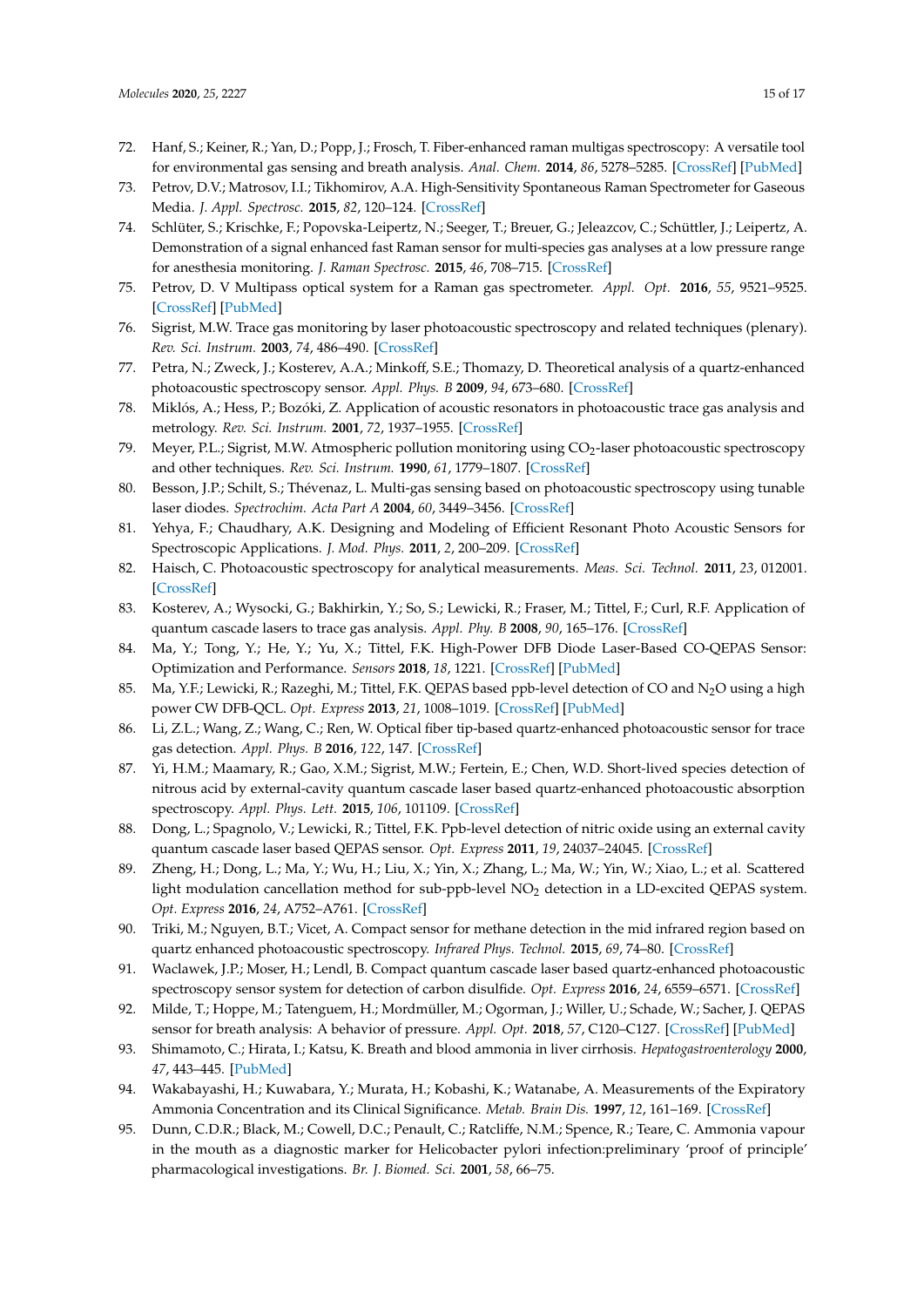- 96. Narasimhan, L.R.; Goodman, W.; Patel, C.K. Correlation of breath ammonia with blood urea nitrogen and creatinine during hemodialysis. *Proc. Natl. Acad. Sci. USA* **2001**, *98*, 4617–4621. [CrossRef]
- 97. Lewicki Rafałand Kosterev, A.A.; Thomazy, D.M.; Risby, T.H.; Solga, S.; Schwartz, T.B.; Tittel, F.K. Real time ammonia detection in exhaled human breath using a distributed feedback quantum cascade laser based sensor. Proceedings of SPIE-The International Society for Optical Engineering, San Francisco, CA, USA, 24 January 2011. [CrossRef]
- 98. Bakhirkin, Y.A.; Kosterev, A.A.; Wysocki, G.; Tittel, F.K.; Risby, T.H.; Bruno, J.D. Quantum Cascade Laser-Based Sensor Platform for Ammonia Detection in Exhaled Human Breath. In Proceedings of the Laser Applications to Chemical, Security and Environmental Analysis, St. Petersburg, FL, USA, 17–20 March 2008.
- 99. Lawless, M.W.; O'Byrne, K.J.; Gray, S.G. Targeting oxidative stress in cancer. *Expert. Opin. Ther. Targets* **2010**, *14*, 1225–1245. [CrossRef]
- 100. Rains, J.L.; Jain, S.K. Oxidative stress, insulin signaling, and diabetes. *Free Radic. Biol. Med.* **2011**, *50*, 567–575. [CrossRef]
- 101. Cantor, E.J.; Mancini, E.V.; Seth, R.; Yao, X.H.; Netticadan, T. Oxidative stress and heart disease: Cardiac dysfunction, nutrition, and gene therapy. *Curr. Hypertens. Rep.* **2003**, *5*, 215–220. [CrossRef]
- 102. Zhao, Y.; Zhao, B. Oxidative stress and the pathogenesis of Alzheimer's disease. *Oxid. Med. Cell Longev.* **2013**, *2013*, 316523. [CrossRef]
- 103. Ross, B.M.; McKenzie, I.; Glen, I.; Bennett, C.P. Increased levels of ethane, a non-invasive marker of n-3 fatty acid oxidation, in breath of children with attention deficit hyperactivity disorder. *Nutr. Neurosci.* **2003**, *6*, 277–281. [CrossRef]
- 104. Mahadik, S.P.; Mukherjee, S. Free radical pathology and antioxidant defense in schizophrenia: A review. *Schiz. Res.* **1996**, *19*, 1–17. [CrossRef]
- 105. Kharitonov, S.A.; Barnes, P.J. Biomarkers of some pulmonary diseases in exhaled breath. *Biomarkers* **2002**, *7*, 1–32. [CrossRef] [PubMed]
- 106. van Herpen, M.M.J.W.; Li, S.; Bisson, S.E.; Harren, F.J.M. Photoacoustic trace gas detection of ethane using a continuously tunable, continuous-wave optical parametric oscillator based on periodically poled lithium niobate. *Appl. Phys. Lett.* **2002**, *81*, 1157–1159. [CrossRef]
- 107. Popa, C.; Patachia, M.; Banita, S.; Matei, C.; Bratu, A.M.; Dumitras, D.C. The level of ethylene biomarker in the renal failure of elderly patients analyzed by photoacoustic spectroscopy. *Laser Phys.* **2013**, *23*, 125701. [CrossRef]
- 108. Nguyen Ba, T.; Triki, M.; Desbrosses, G.; Vicet, A. Quartz-enhanced photoacoustic spectroscopy sensor for ethylene detection with a 3.32 µm distributed feedback laser diode. *Rev. Sci. Instrum.* **2015**, *86*, 23111–23115. [CrossRef]
- 109. Wang, Z.; Li, Z.; Ren, W. Quartz-enhanced photoacoustic detection of ethylene using a 10.5 µm quantum cascade laser. *Opt. Express* **2016**, *24*, 4143–4154. [CrossRef]
- 110. Güntner, A.T.; Kompalla, J.F.; Landis, H.; Theodore, S.J.; Geidl, B.; Sievi, N.A.; Kohler, M.; Pratsinis, S.E.; Gerber, P.A. Guiding Ketogenic Diet with Breath Acetone Sensors. *Sensors* **2018**, *18*, 3655. [CrossRef]
- 111. Saasa, V.; Malwela, T.; Beukes, M.; Mokgotho, M.; Liu, C.-P.; Mwakikunga, B. Sensing Technologies for Detection of Acetone in Human Breath for Diabetes Diagnosis and Monitoring. *Diagnostics* **2018**, *8*, 12. [CrossRef]
- 112. Tyas, F.H.; Nikita, J.G.; Apriyanto, D.K.; Mitrayana, L.; Amin, M.N. The Performance of CO<sub>2</sub> Laser Photoacoustic Spectrometer in Concentration Acetone Detection as Biomarker for Diabetes Mellitus Type 2. *J. Phys. Conf. Ser.* **2018**, *1011*, 012056. [CrossRef]
- 113. Alving, K.; Weitzberg, E.; Lundberg, J.M. Increased amount of nitric oxide in exhaled air of asthmatics. *Eur. Respir. J.* **1993**, *6*, 1368–1370.
- 114. Ojoo, J.C.; Mulrennan, S.A.; Kastelik, J.A.; Morice, A.H.; Redington, A.E. Exhaled breath condensate pH and exhaled nitric oxide in allergic asthma and in cystic fibrosis. *Thorax* **2005**, *60*, 22–26. [CrossRef] [PubMed]
- 115. Tittel, F.K.; Dong, L.; Lewicki, R.; Spagnolo, V.; Zhang, Y. Sensitive detection of nitric oxide using a quantum cascade laser based QEPAS sensor. In Proceedings of the 2012 Symposium on Photonics and Optoelectronics (SOPO), Shanghai, China, 21–23 May 2012.
- 116. Bauer, R.; Legg, T.; Mitchell, D.; Flockhart, G.M.H.; Stewart, G.; Johnstone, W.; Lengden, M. Miniaturized Photoacoustic Trace Gas Sensing Using a Raman Fiber Amplifier. *J. Lightwave Technol.* **2015**, *33*, 3773–3780. [CrossRef]